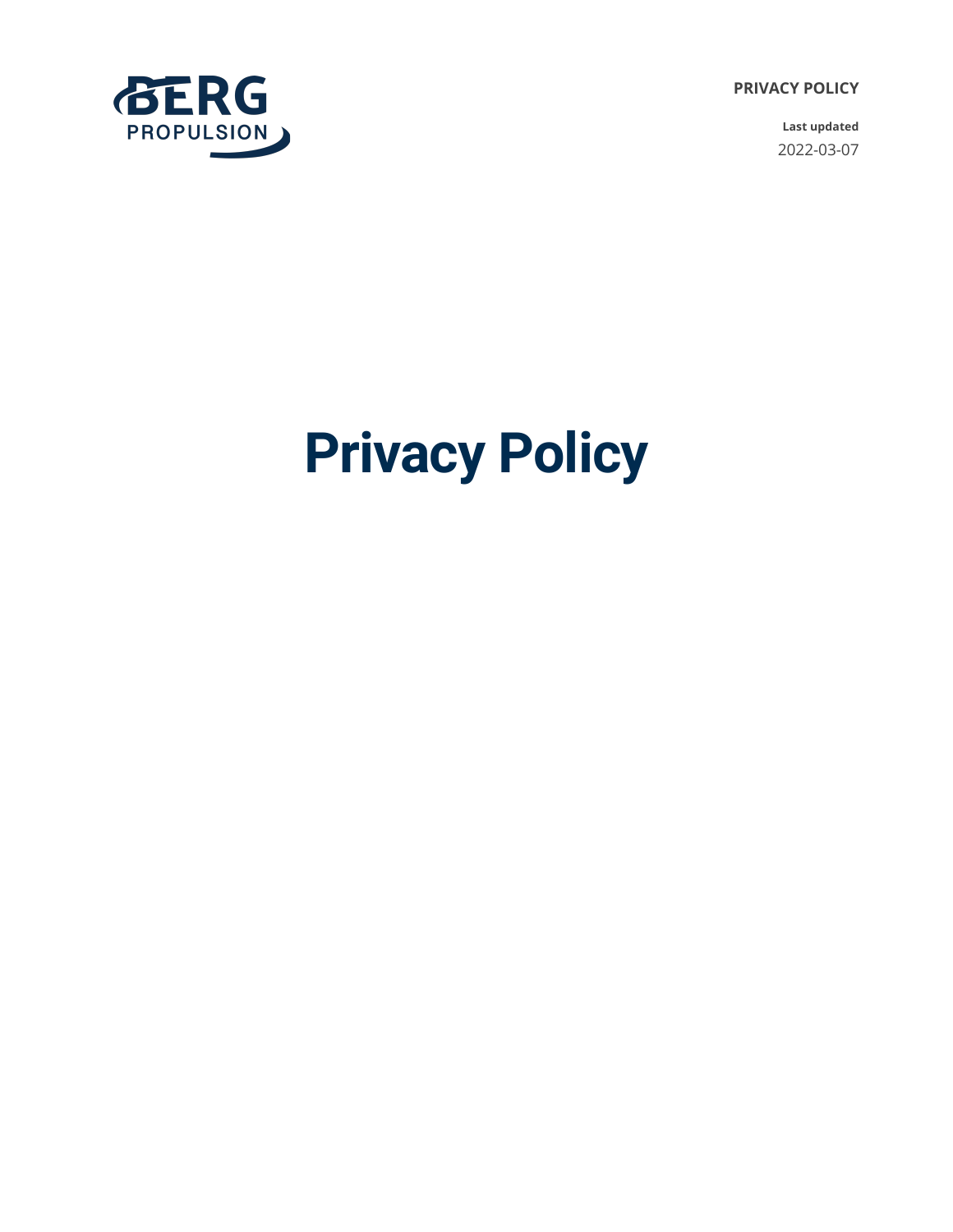# Privacy Policy - Table of Content

| 1              | COLLECTING AND USING YOUR PERSONAL DATA                                         | 4                       |
|----------------|---------------------------------------------------------------------------------|-------------------------|
| 1.1            | <b>Types of Data Collected</b>                                                  | 4                       |
| 1.2            | <b>Use of Your Personal Data</b>                                                | $\overline{\mathbf{z}}$ |
| 1.3            | <b>Retention of Your Personal Data</b>                                          | 8                       |
| 1.4            | <b>Transfer of Your Personal Data</b>                                           | 8                       |
| 1.5            | <b>Disclosure of Your Personal Data</b>                                         | 9                       |
| 1.6            | <b>Security of Your Personal Data</b>                                           | 9                       |
| $\overline{2}$ | DETAILED INFORMATION ON THE PROCESSING OF YOUR PERSONAL DATA                    | 9                       |
| 2.1            | <b>Analytics</b>                                                                | 9                       |
| 2.2            | <b>Email Marketing</b>                                                          | 10                      |
| 3              | <b>GDPR PRIVACY</b>                                                             | 10                      |
| 3.1            | Legal Basis for Processing Personal Data under GDPR                             | 10                      |
| 3.2            | Your Rights under the GDPR                                                      | 11                      |
| 3.3            | <b>Exercising of Your GDPR Data Protection Rights</b>                           | 12                      |
| 4              | <b>FACEBOOK FAN PAGE</b>                                                        | 12                      |
| 4.1            | Data Controller for the Facebook Fan Page                                       | 12                      |
| 4.2            | <b>Facebook Insights</b>                                                        | 13                      |
| 5              | <b>CCPA PRIVACY</b>                                                             | 13                      |
| 5.1            | <b>Categories of Personal Information Collected</b>                             | 13                      |
| 5.2            | <b>Source of Personal Information</b>                                           | 15                      |
| 5.3            | Use of Personal Information for Business Purposes or Commercial Purposes        | 16                      |
| 5.4            | Disclosure of Personal Information for Business Purposes or Commercial Purposes | 16                      |

**a.** P.O. Box 1005, SE-475 22 Öckerö, Sweden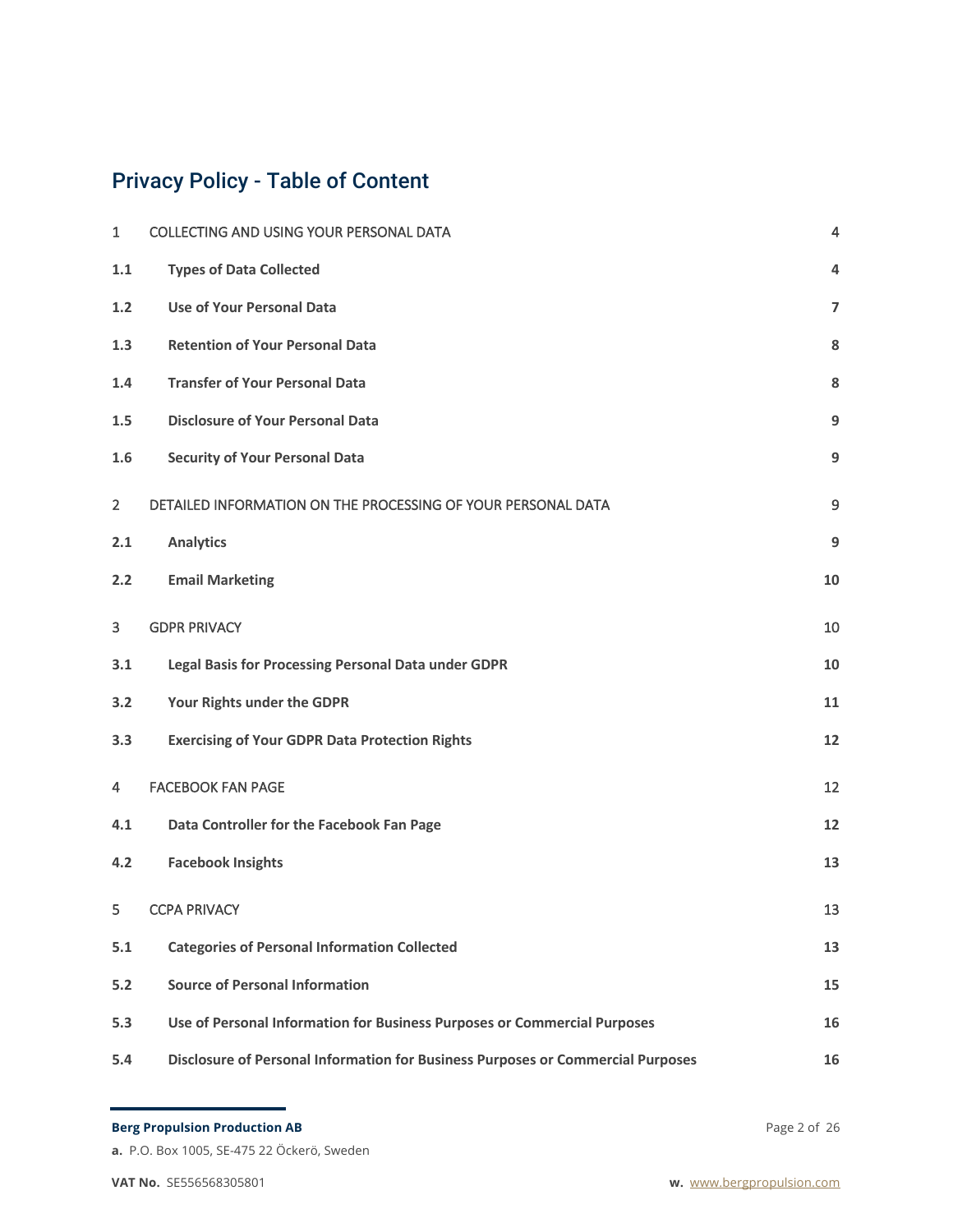| 5.5  | <b>Sale of Personal Information</b>                                                                         | 17 |
|------|-------------------------------------------------------------------------------------------------------------|----|
| 5.6  | <b>Share of Personal Information</b>                                                                        | 18 |
| 5.7  | Sale of Personal Information of Minors Under 16 Years of Age                                                | 18 |
| 5.8  | Your Rights under the CCPA                                                                                  | 18 |
| 5.9  | <b>Exercising Your CCPA Data Protection Rights</b>                                                          | 20 |
| 5.10 | Do Not Sell My Personal Information                                                                         | 21 |
| 6    | "DO NOT TRACK" POLICY AS REQUIRED BY CALIFORNIA ONLINE PRIVACY PROTECTION ACT (CALOPPA)                     | 21 |
| 7    | <b>CHILDREN'S PRIVACY</b>                                                                                   | 22 |
| 8    | YOUR CALIFORNIA PRIVACY RIGHTS (CALIFORNIA'S SHINE THE LIGHT LAW)                                           | 22 |
| 9    | CALIFORNIA PRIVACY RIGHTS FOR MINOR USERS (CALIFORNIA BUSINESS AND PROFESSIONS CODE SECTION<br>22581)<br>22 |    |
| 10   | LINKS TO OTHER WEBSITES                                                                                     | 23 |
| 11   | <b>CHANGES TO THIS PRIVACY POLICY</b>                                                                       | 23 |
| 12   | <b>INTERPRETATION AND DEFINITIONS</b>                                                                       | 23 |
| 12.1 | Interpretation                                                                                              | 23 |
| 12.2 | <b>Definitions</b>                                                                                          | 23 |
| 13   | <b>CONTACT US</b>                                                                                           | 26 |

**Berg Propulsion Production AB**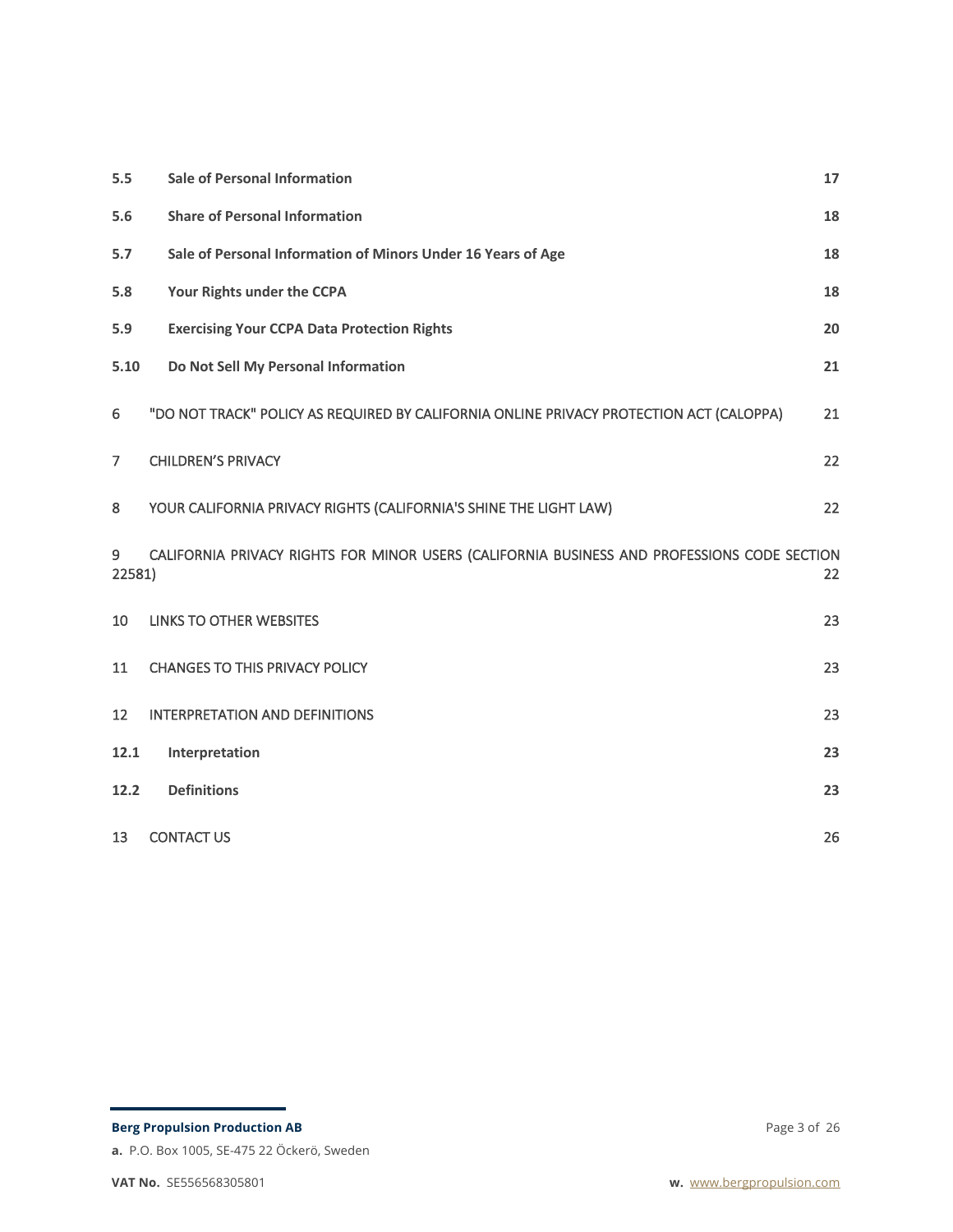This Privacy Policy describes Our policies and procedures on the collection, use and disclosure of Your information when You use the Service and tells You about Your privacy rights and how the law protects You.

We use Your Personal data to provide and improve the Service. By using the Service, You agree to the collection and use of information in accordance with this Privacy Policy.

# 1 Collecting and Using Your Personal Data

## 1.1 Types of Data Collected

#### **Personal Data**

While using Our Service, We may ask You to provide Us with certain personally identifiable information that can be used to contact or identify You. Personally identifiable information may include, but is not limited to:

> Email address First name and last name Phone number Address, State, Province, ZIP/Postal code, City Usage Data

#### **Usage Data**

Usage Data is collected automatically when using the Service.

Usage Data may include information such as Your Device's Internet Protocol address (e.g. IP address), browser type, browser version, the pages of our Service that You visit, the time and date of Your visit, the time spent on those pages, unique device identifiers and other diagnostic data.

When You access the Service by or through a mobile device, We may collect certain information automatically, including, but not limited to, the type of mobile device You use, Your mobile device unique ID, the IP address of Your mobile device, Your mobile operating system, the type of mobile Internet browser You use, unique device identifiers and other diagnostic data.

We may also collect information that Your browser sends whenever You visit our Service or when You access the Service by or through a mobile device.

**Berg Propulsion Production AB a.** P.O. Box 1005, SE-475 22 Öckerö, Sweden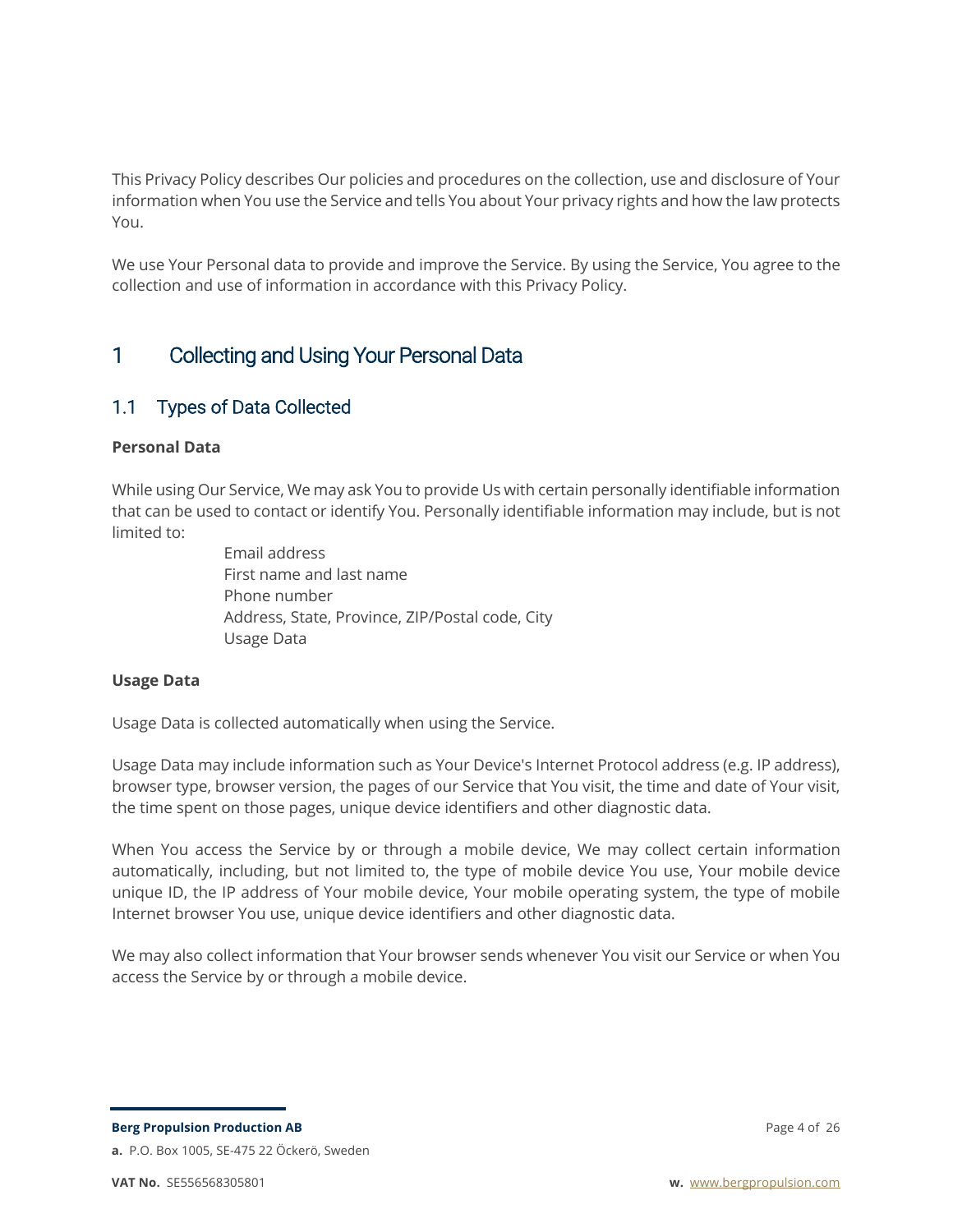#### **Information from Third-Party Social Media Services**

The Company allows You to create an account and log in to use the Service through the following Third-party Social Media Services:

- Google
- YouTube
- Facebook
- LinkedIn
- WeChat

If You decide to register through or otherwise grant us access to a Third-Party Social Media Service, We may collect Personal data that is already associated with Your Third-Party Social Media Service's account, such as Your name, Your email address, Your activities or Your contact list associated with that account.

You may also have the option of sharing additional information with the Company through Your Third-Party Social Media Service's account. If You choose to provide such information and Personal Data, during registration or otherwise, You are giving the Company permission to use, share, and store it in a manner consistent with this Privacy Policy.

#### **Tracking Technologies and Cookies**

We use Cookies and similar tracking technologies to track the activity on Our Service and store certain information. Tracking technologies used are beacons, tags, and scripts to collect and track information and to improve and analyze Our Service. The technologies We use may include:

- **Cookies or Browser Cookies.** A cookie is a small file placed on Your Device. You can instruct Your browser to refuse all Cookies or to indicate when a Cookie is being sent. However, if You do not accept Cookies, You may not be able to use some parts of our Service. Unless you have adjusted Your browser setting so that it will refuse Cookies, our Service may use Cookies.
- **Flash Cookies.** Certain features of our Service may use local stored objects (or Flash Cookies) to collect and store information about Your preferences or Your activity on our Service. Flash Cookies are not managed by the same browser settings as those used for Browser Cookies. For more information on how You can delete Flash Cookies, please read "Where can I change the settings for disabling, or deleting local shared objects?" available at https://helpx.adobe.com/flash-player/kb/disable-local-shared-objectsflash.html#main\_Where\_can\_I\_change\_the\_settings\_for\_disabling\_\_or\_deleting\_local\_shared\_ objects\_
- **Web Beacons.** Certain sections of our Service and our emails may contain small electronic files known as web beacons (also referred to as clear gifs, pixel tags, and single-pixel gifs) that

Page 5 of 26

**Berg Propulsion Production AB a.** P.O. Box 1005, SE-475 22 Öckerö, Sweden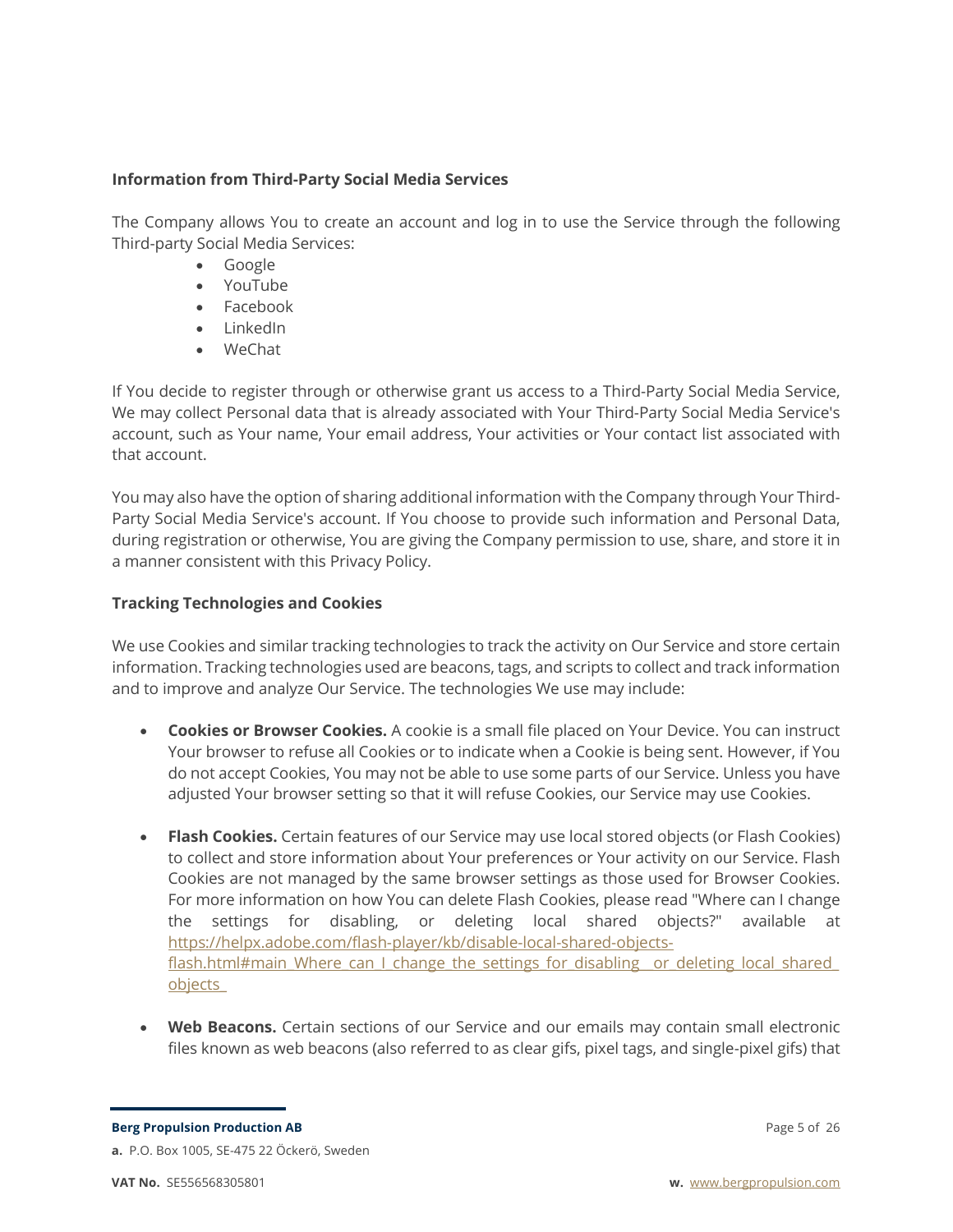permit the Company, for example, to count users who have visited those pages or opened an email and for other related website statistics (for example, recording the popularity of a certain section and verifying system and server integrity).

Cookies can be "Persistent" or "Session" Cookies. Persistent Cookies remain on Your personal computer or mobile device when You go offline, while Session Cookies are deleted as soon as You close Your web browser. Learn more about cookies: Cookies by PrivacyPolicies Generator.

We use both Session and Persistent Cookies for the purposes set out below:

#### • **Necessary / Essential Cookies**

Type: Session Cookies

Administered by: Us

Purpose: These Cookies are essential to provide You with services available through the Website and to enable You to use some of its features. They help to authenticate users and prevent fraudulent use of user accounts. Without these Cookies, the services that You have asked for cannot be provided, and We only use these Cookies to provide You with those services.

#### • **Cookies Policy / Notice Acceptance Cookies**

Type: Persistent Cookies Administered by: Us Purpose: These Cookies identify if users have accepted the use of cookies on the Website.

#### • **Functionality Cookies**

Type: Persistent Cookies

Administered by: Us

Purpose: These Cookies allow us to remember choices You make when You use the Website, such as remembering your login details or language preference. The purpose of these Cookies is to provide You with a more personal experience and to avoid You having to re-enter your preferences every time You use the Website.

#### • **Tracking and Performance Cookies**

Type: Persistent Cookies

Administered by: Third-Parties

Purpose: These Cookies are used to track information about traffic to the Website and how users use the Website. The information gathered via these Cookies may directly or indirectly identify you as an individual visitor. This is because the information collected is typically linked to a pseudonymous identifier associated with the device you use to access the Website. We may also use these Cookies to test new pages, features or new functionality of the Website to see how our users react to them.

**a.** P.O. Box 1005, SE-475 22 Öckerö, Sweden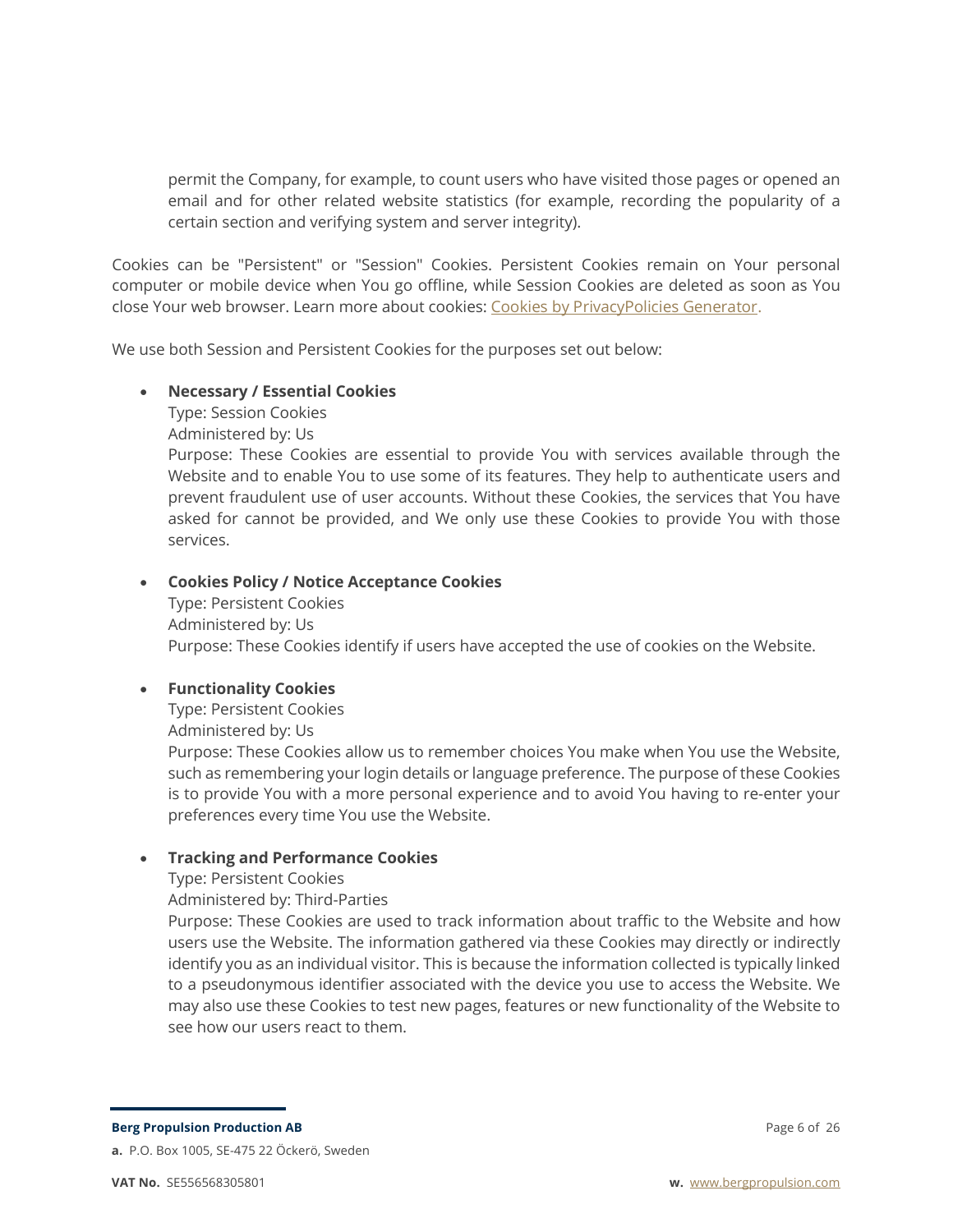For more information about the cookies we use and your choices regarding cookies, please visit our Cookies Policy or the Cookies section of our Privacy Policy.

# 1.2 Use of Your Personal Data

The Company may use Personal Data for the following purposes:

**To provide and maintain our Service**, including to monitor the usage of our Service.

**To manage Your Account:** to manage Your registration as a user of the Service. The Personal Data You provide can give You access to different functionalities of the Service that are available to You as a registered user.

**For the performance of a contract:** the development, compliance and undertaking of the purchase contract for the products, items or services You have purchased or of any other contract with Us through the Service.

**To contact You:** To contact You by email, telephone calls, SMS, or other equivalent forms of electronic communication, such as a mobile application's push notifications regarding updates or informative communications related to the functionalities, products or contracted services, including the security updates, when necessary or reasonable for their implementation.

**To provide You** with news, special offers and general information about other goods, services and events which we offer that are similar to those that you have already purchased or enquired about unless You have opted not to receive such information.

**To manage Your requests:** To attend and manage Your requests to Us.

**For business transfers:** We may use Your information to evaluate or conduct a merger, divestiture, restructuring, reorganization, dissolution, or other sale or transfer of some or all of Our assets, whether as a going concern or as part of bankruptcy, liquidation, or similar proceeding, in which Personal Data held by Us about our Service users is among the assets transferred.

**For other purposes**: We may use Your information for other purposes, such as data analysis, identifying usage trends, determining the effectiveness of our promotional campaigns and to evaluate and improve our Service, products, services, marketing and your experience.

We may share Your personal information in the following situations:

**With Service Providers:** We may share Your personal information with Service Providers to monitor and analyze the use of our Service, to contact You.

**Berg Propulsion Production AB**

**a.** P.O. Box 1005, SE-475 22 Öckerö, Sweden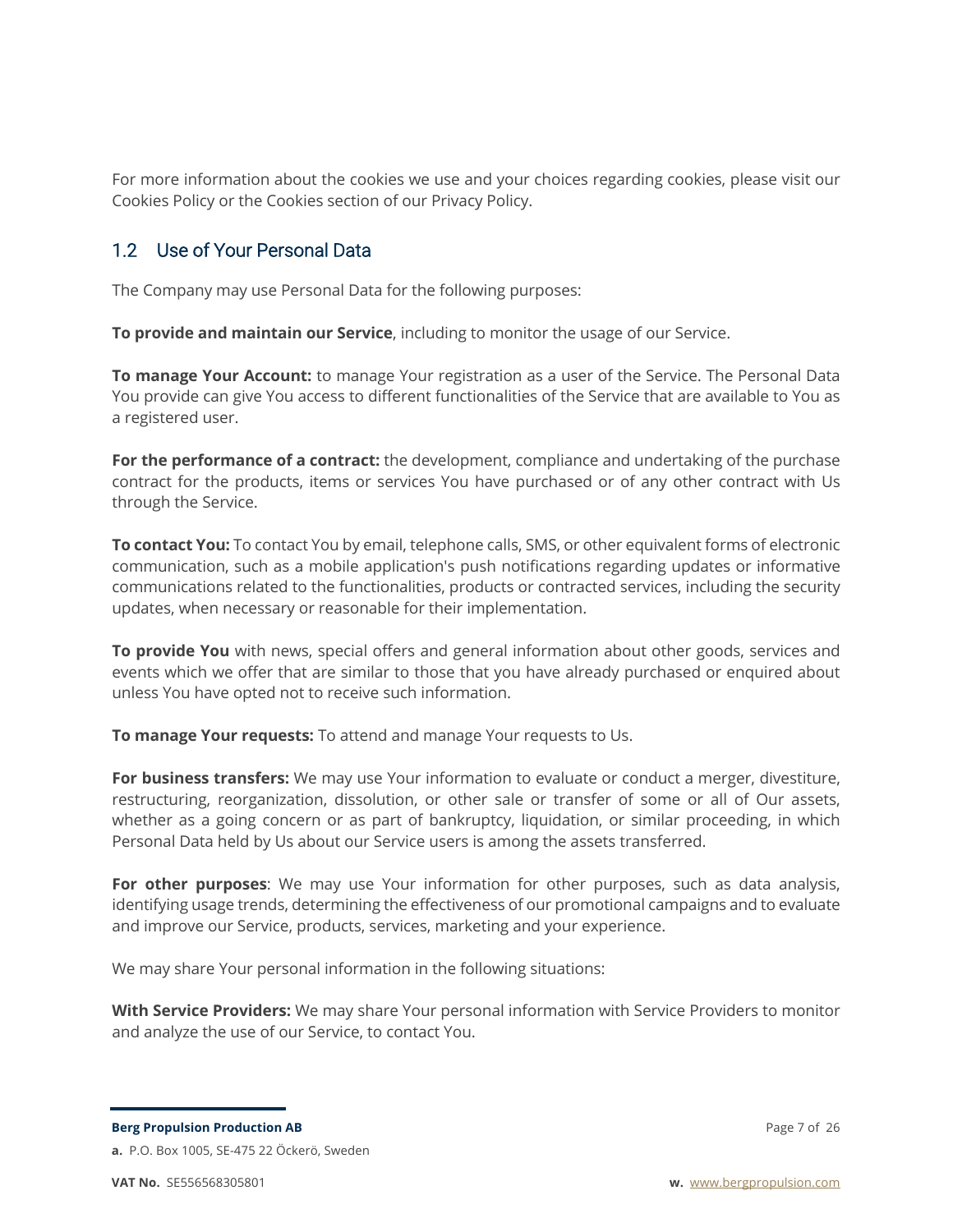**For business transfers:** We may share or transfer Your personal information in connection with, or during negotiations of, any merger, sale of Company assets, financing, or acquisition of all or a portion of Our business to another company.

**With business partners:** We may share Your information with Our business partners to offer You certain products, services or promotions.

**With other users:** when You share personal information or otherwise interact in the public areas with other users, such information may be viewed by all users and may be publicly distributed outside. If You interact with other users or register through a Third-Party Social Media Service, Your contacts on the Third-Party Social Media Service may see Your name, profile, pictures and description of Your activity. Similarly, other users will be able to view descriptions of Your activity, communicate with You and view Your profile.

**With Your consent**: We may disclose Your personal information for any other purpose with Your consent.

## 1.3 Retention of Your Personal Data

The Company will retain Your Personal Data only for as long as is necessary for the purposes set out in this Privacy Policy. We will retain and use Your Personal Data to the extent necessary to comply with our legal obligations (for example, if we are required to retain your data to comply with applicable laws), resolve disputes, and enforce our legal agreements and policies.

The Company will also retain Usage Data for internal analysis purposes. Usage Data is generally retained for a shorter period of time, except when this data is used to strengthen the security or to improve the functionality of Our Service, or We are legally obligated to retain this data for longer time periods.

## 1.4 Transfer of Your Personal Data

Your information, including Personal Data, is processed at the Company's operating offices and in any other places where the parties involved in the processing are located. It means that this information may be transferred to — and maintained on — computers located outside of Your state, province, country or other governmental jurisdiction where the data protection laws may differ than those from Your jurisdiction.

Your consent to this Privacy Policy followed by Your submission of such information represents Your agreement to that transfer.

The Company will take all steps reasonably necessary to ensure that Your data is treated securely and in accordance with this Privacy Policy and no transfer of Your Personal Data will take place to an

**a.** P.O. Box 1005, SE-475 22 Öckerö, Sweden

**Berg Propulsion Production AB**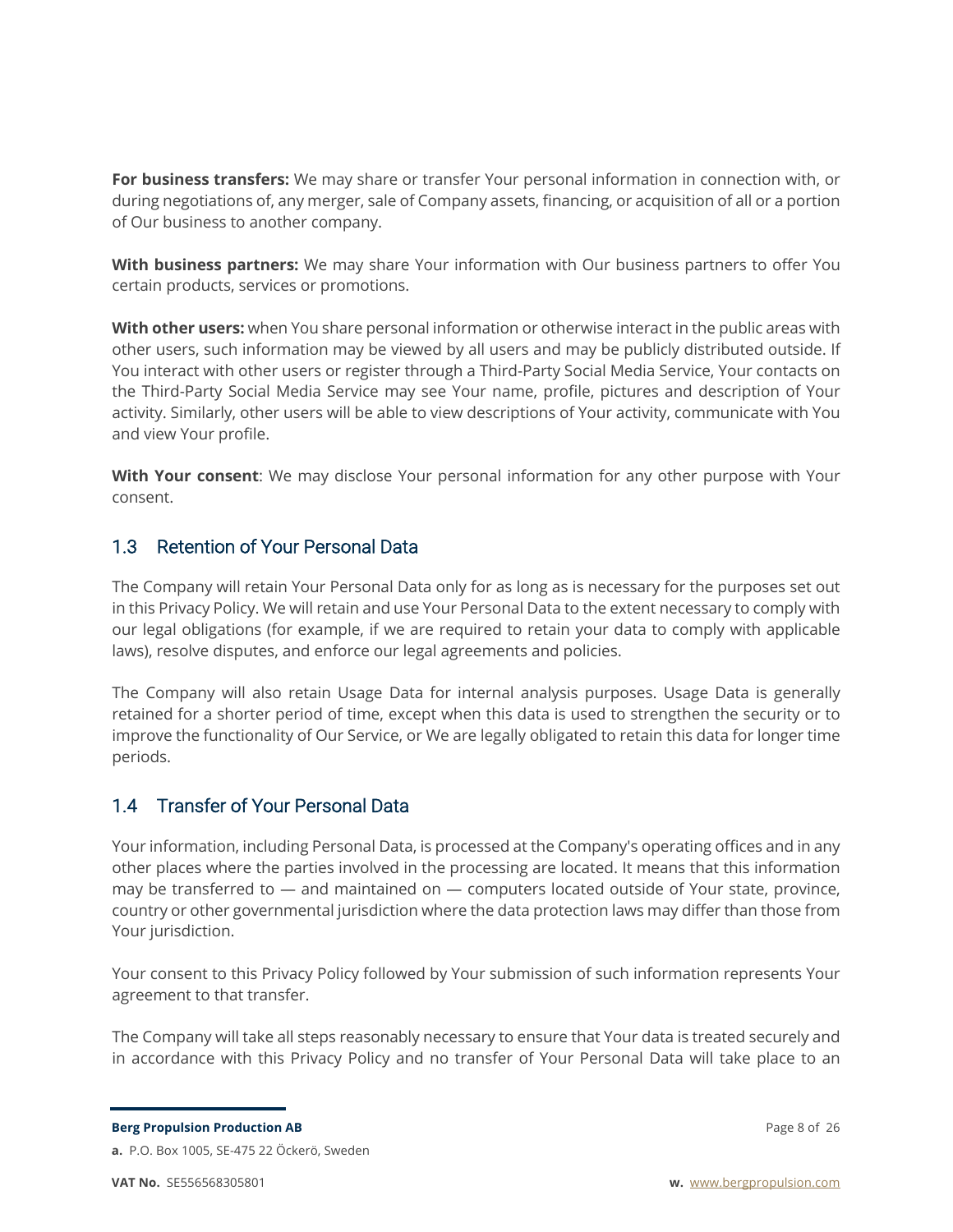organization or a country unless there are adequate controls in place including the security of Your data and other personal information.

## 1.5 Disclosure of Your Personal Data

#### **Business Transactions**

If the Company is involved in a merger, acquisition or asset sale, Your Personal Data may be transferred. We will provide notice before Your Personal Data is transferred and becomes subject to a different Privacy Policy.

#### **Law enforcement**

Under certain circumstances, the Company may be required to disclose Your Personal Data if required to do so by law or in response to valid requests by public authorities (e.g. a court or a government agency).

#### **Other legal requirements**

The Company may disclose Your Personal Data in the good faith belief that such action is necessary to:

- Comply with a legal obligation
- Protect and defend the rights or property of the Company
- Prevent or investigate possible wrongdoing in connection with the Service
- Protect the personal safety of Users of the Service or the public
- Protect against legal liability

## 1.6 Security of Your Personal Data

The security of Your Personal Data is important to Us, but remember that no method of transmission over the Internet, or method of electronic storage is 100% secure. While We strive to use commercially acceptable means to protect Your Personal Data, We cannot guarantee its absolute security.

# 2 Detailed Information on the Processing of Your Personal Data

The Service Providers We use may have access to Your Personal Data. These third-party vendors collect, store, use, process and transfer information about Your activity on Our Service in accordance with their Privacy Policies.

## 2.1 Analytics

We may use third-party Service providers to monitor and analyze the use of our Service.

**a.** P.O. Box 1005, SE-475 22 Öckerö, Sweden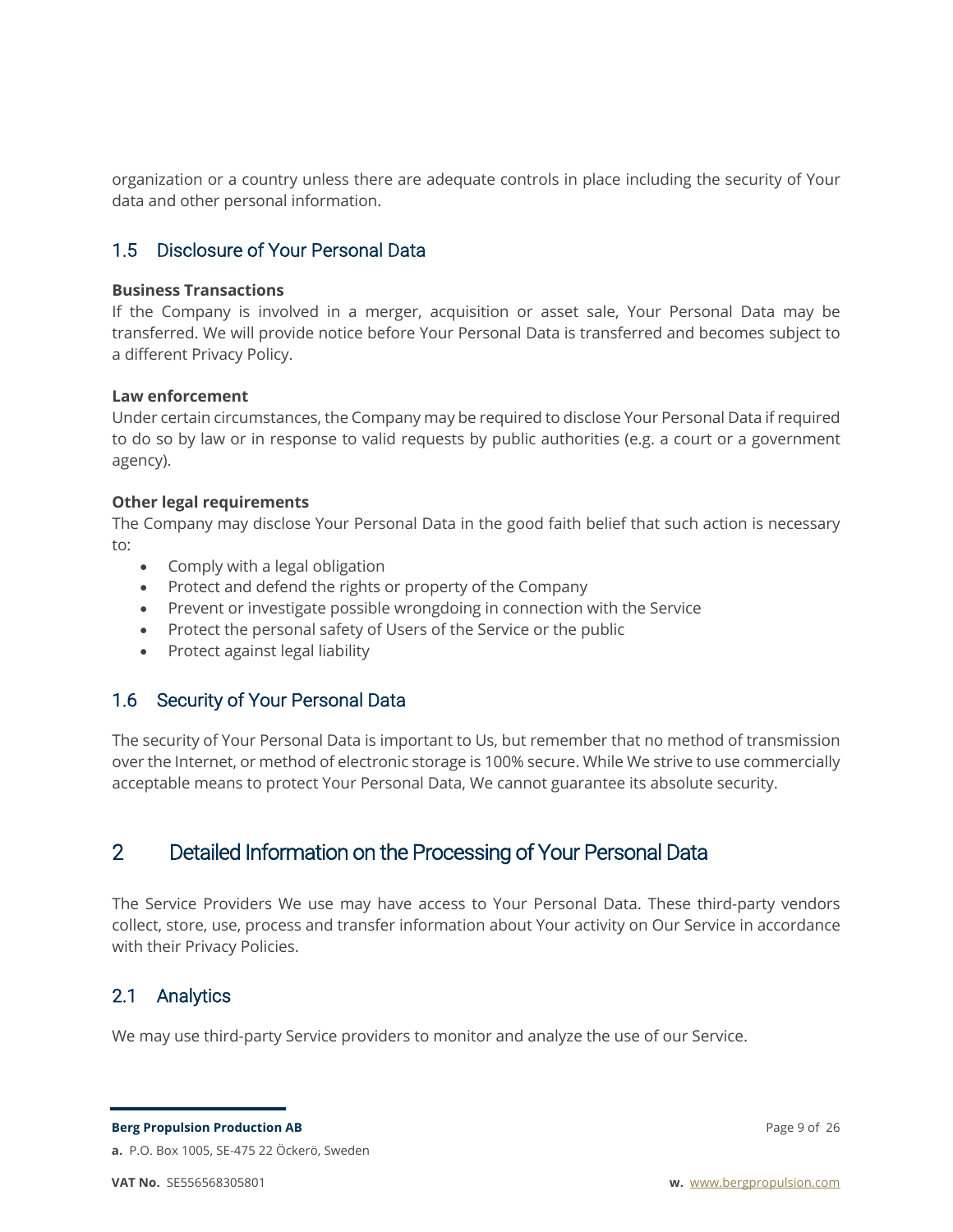#### **Google Analytics**

Google Analytics is a web analytics service offered by Google that tracks and reports website traffic. Google uses the data collected to track and monitor the use of our Service. This data is shared with other Google services. Google may use the collected data to contextualize and personalize the ads of its own advertising network.

You can opt-out of having made your activity on the Service available to Google Analytics by installing the Google Analytics opt-out browser add-on. The add-on prevents the Google Analytics JavaScript (ga.js, analytics.js and dc.js) from sharing information with Google Analytics about visits activity.

For more information on the privacy practices of Google, please visit the Google Privacy & Terms web page: https://policies.google.com/privacy

## 2.2 Email Marketing

We may use Your Personal Data to contact You with newsletters, marketing or promotional materials and other information that may be of interest to You. You may opt-out of receiving any, or all, of these communications from Us by following the unsubscribe link or instructions provided in any email We send or by contacting Us.

We may use Email Marketing Service Providers to manage and send emails to You.

#### **Mailchimp**

Mailchimp is an email marketing sending service provided by The Rocket Science Group LLC. For more information on the privacy practices of Mailchimp, please visit their Privacy policy: https://mailchimp.com/legal/privacy/

# 3 GDPR Privacy

# 3.1 Legal Basis for Processing Personal Data under GDPR

We may process Personal Data under the following conditions:

• **Consent**: You have given Your consent for processing Personal Data for one or more specific purposes.

**Berg Propulsion Production AB**

**a.** P.O. Box 1005, SE-475 22 Öckerö, Sweden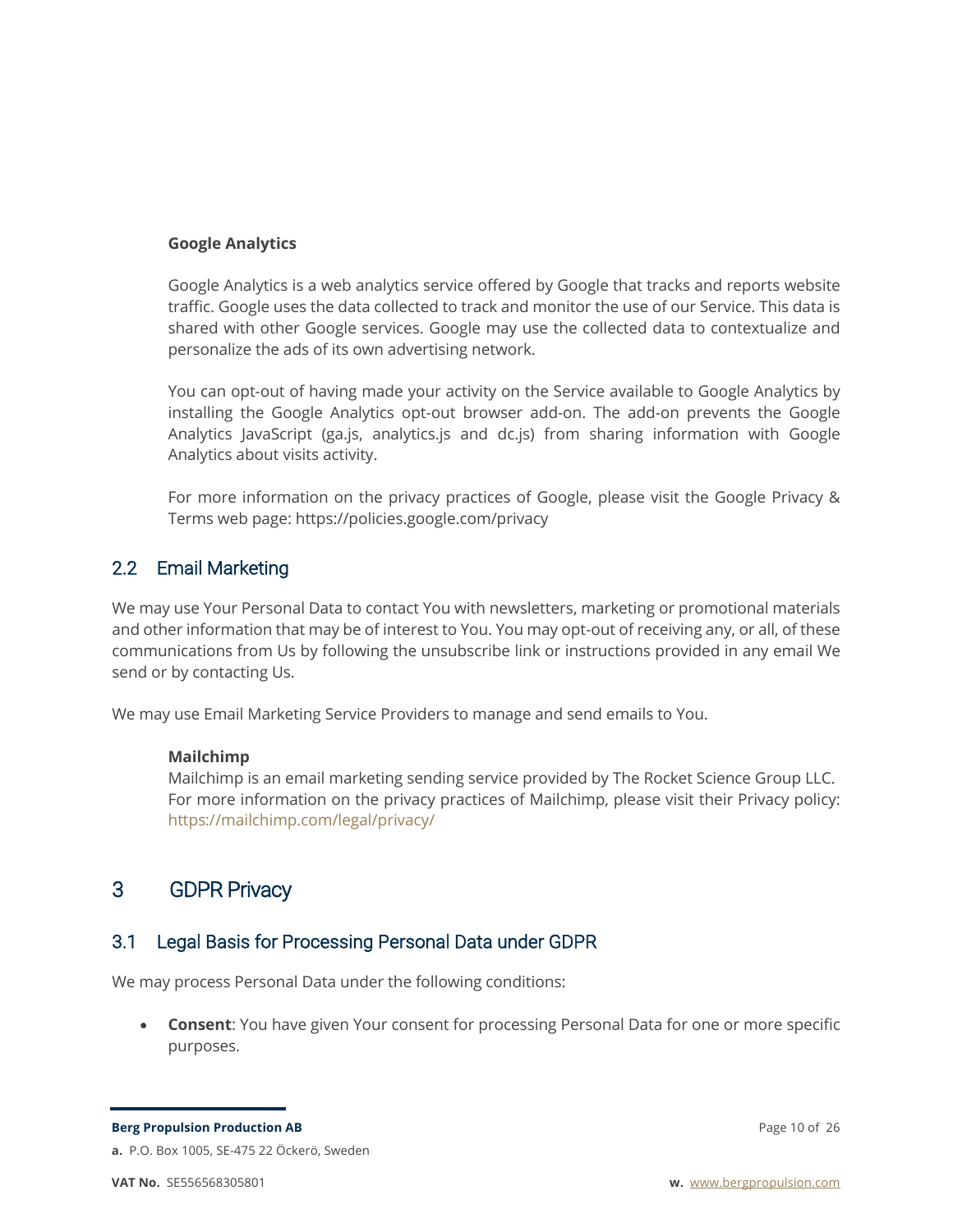- **Performance of a contract**: Provision of Personal Data is necessary for the performance of an agreement with You and/or for any pre-contractual obligations thereof.
- **Legal obligations**: Processing Personal Data is necessary for compliance with a legal obligation to which the Company is subject.
- **Vital interests**: Processing Personal Data is necessary in order to protect Your vital interests or of another natural person.
- **Public interests**: Processing Personal Data is related to a task that is carried out in the public interest or in the exercise of official authority vested in the Company.
- **Legitimate interests**: Processing Personal Data is necessary for the purposes of the legitimate interests pursued by the Company.

In any case, the Company will gladly help to clarify the specific legal basis that applies to the processing, and in particular whether the provision of Personal Data is a statutory or contractual requirement, or a requirement necessary to enter into a contract.

# 3.2 Your Rights under the GDPR

The Company undertakes to respect the confidentiality of Your Personal Data and to guarantee You can exercise Your rights.

You have the right under this Privacy Policy, and by law if You are within the EU, to:

- **Request access to Your Personal Data.** The right to access, update or delete the information We have on You. Whenever made possible, you can access, update or request deletion of Your Personal Data directly within Your account settings section. If you are unable to perform these actions yourself, please contact Us to assist You. This also enables You to receive a copy of the Personal Data We hold about You.
- **Request correction of the Personal Data that We hold about You.** You have the right to have any incomplete or inaccurate information We hold about You corrected.
- **Object to processing of Your Personal Data.** This right exists where We are relying on a legitimate interest as the legal basis for Our processing and there is something about Your particular situation, which makes You want to object to our processing of Your Personal Data on this ground. You also have the right to object where We are processing Your Personal Data for direct marketing purposes.

Page 11 of 26

**Berg Propulsion Production AB a.** P.O. Box 1005, SE-475 22 Öckerö, Sweden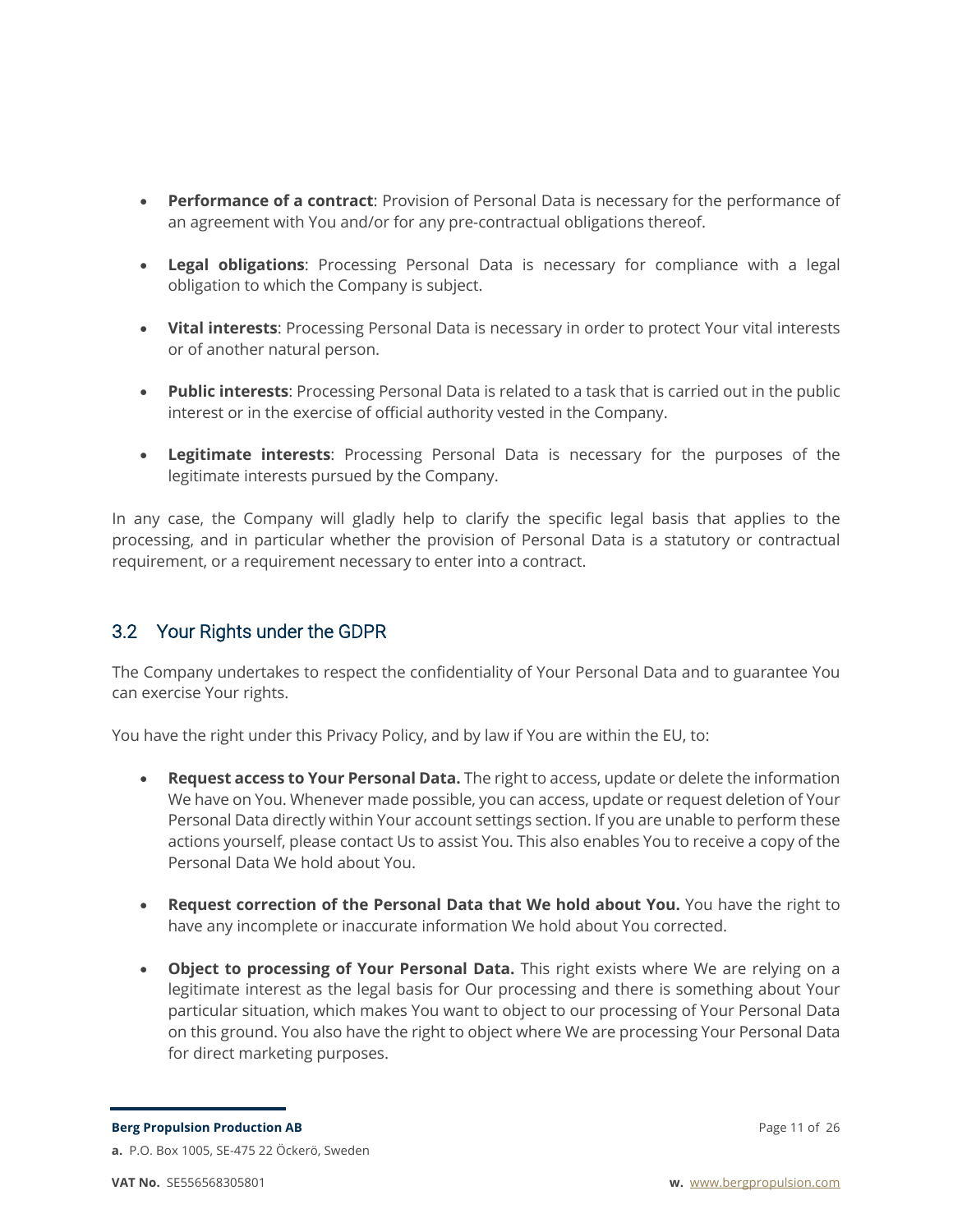- **Request erasure of Your Personal Data.** You have the right to ask Us to delete or remove Personal Data when there is no good reason for Us to continue processing it.
- **Request the transfer of Your Personal Data.** We will provide to You, or to a third-party You have chosen, Your Personal Data in a structured, commonly used, machine-readable format. Please note that this right only applies to automated information which You initially provided consent for Us to use or where We used the information to perform a contract with You.
- **Withdraw Your consent.** You have the right to withdraw Your consent on using your Personal Data. If You withdraw Your consent, We may not be able to provide You with access to certain specific functionalities of the Service.

# 3.3 Exercising of Your GDPR Data Protection Rights

You may exercise Your rights of access, rectification, cancellation and opposition by contacting Us. Please note that we may ask You to verify Your identity before responding to such requests. If You make a request, We will try our best to respond to You as soon as possible.

You have the right to complain to a Data Protection Authority about Our collection and use of Your Personal Data. For more information, if You are in the European Economic Area (EEA), please contact Your local data protection authority in the EEA.

# 4 Facebook Fan Page

# 4.1 Data Controller for the Facebook Fan Page

The Company is the Data Controller of Your Personal Data collected while using the Service. As operator of the Facebook Fan Page https://www.facebook.com/bergpropulsion, the Company and the operator of the social network Facebook are Joint Controllers.

The Company has entered into agreements with Facebook that define the terms for use of the Facebook Fan Page, among other things. These terms are mostly based on the Facebook Terms of Service: https://www.facebook.com/terms.php

Visit the Facebook Privacy Policy https://www.facebook.com/policy.php for more information about how Facebook manages Personal data or contact Facebook online, or by mail: Facebook, Inc. ATTN, Privacy Operations, 1601 Willow Road, Menlo Park, CA 94025, United States.

**Berg Propulsion Production AB a.** P.O. Box 1005, SE-475 22 Öckerö, Sweden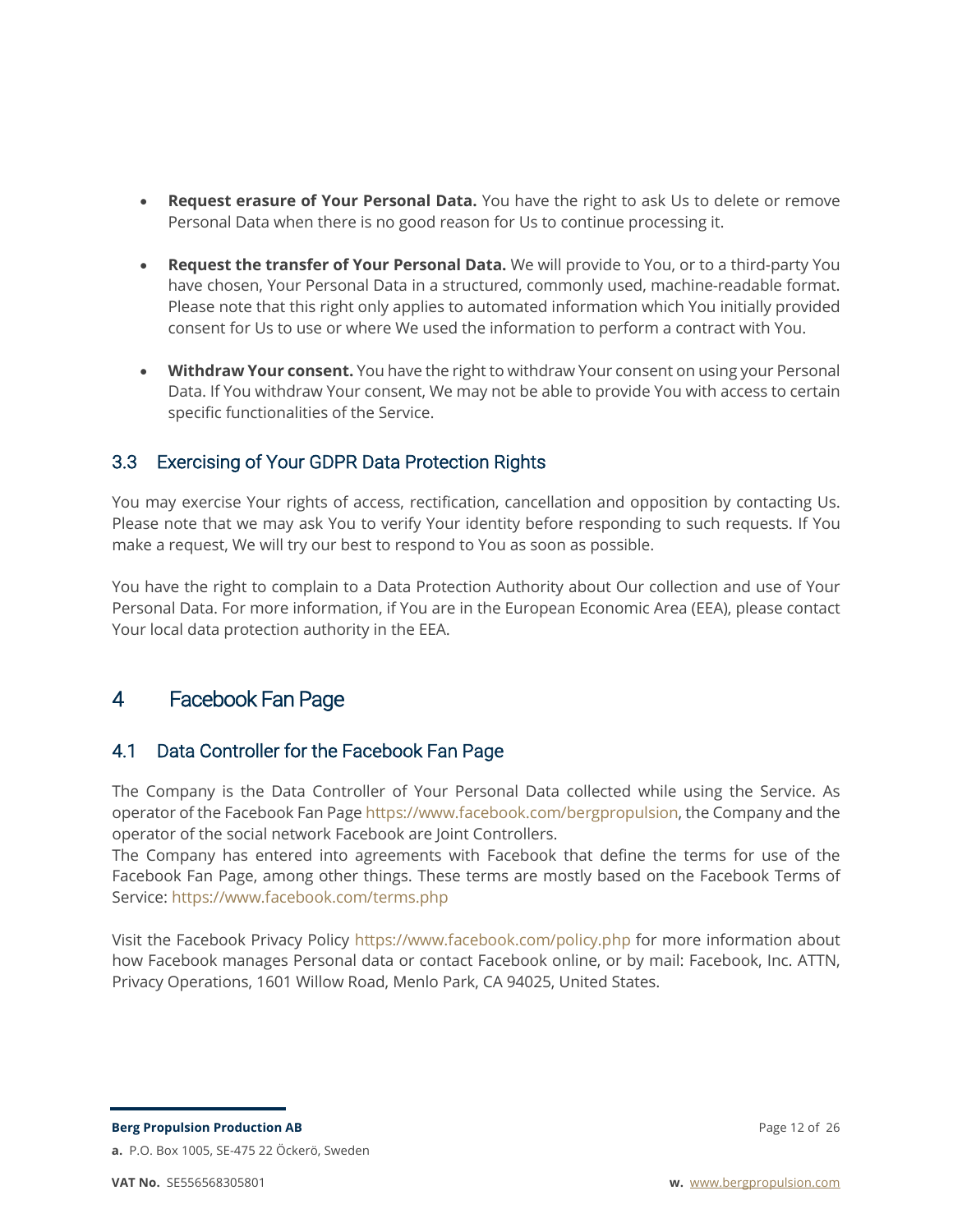# 4.2 Facebook Insights

We use the Facebook Insights function in connection with the operation of the Facebook Fan Page and on the basis of the GDPR, in order to obtain anonymized statistical data about Our users.

For this purpose, Facebook places a Cookie on the device of the user visiting Our Facebook Fan Page. Each Cookie contains a unique identifier code and remains active for a period of two years, except when it is deleted before the end of this period.

Facebook receives, records and processes the information stored in the Cookie, especially when the user visits the Facebook services, services that are provided by other members of the Facebook Fan Page and services by other companies that use Facebook services.

For more information on the privacy practices of Facebook, please visit Facebook Privacy Policy here: https://www.facebook.com/privacy/explanation

# 5 CCPA Privacy

This privacy notice section for California residents supplements the information contained in Our Privacy Policy and it applies solely to all visitors, users, and others who reside in the State of California.

## 5.1 Categories of Personal Information Collected

We collect information that identifies, relates to, describes, references, is capable of being associated with, or could reasonably be linked, directly or indirectly, with a particular Consumer or Device. The following is a list of categories of personal information which we may collect or may have been collected from California residents within the last twelve (12) months.

Please note that the categories and examples provided in the list below are those defined in the CCPA. This does not mean that all examples of that category of personal information were in fact collected by Us, but reflects our good faith belief to the best of our knowledge that some of that information from the applicable category may be and may have been collected. For example, certain categories of personal information would only be collected if You provided such personal information directly to Us.

#### **Category A: Identifiers.**

Examples: A real name, alias, postal address, unique personal identifier, online identifier, Internet Protocol address, email address, account name, driver's license number, passport number, or other similar identifiers. Collected: Yes.

**Berg Propulsion Production AB a.** P.O. Box 1005, SE-475 22 Öckerö, Sweden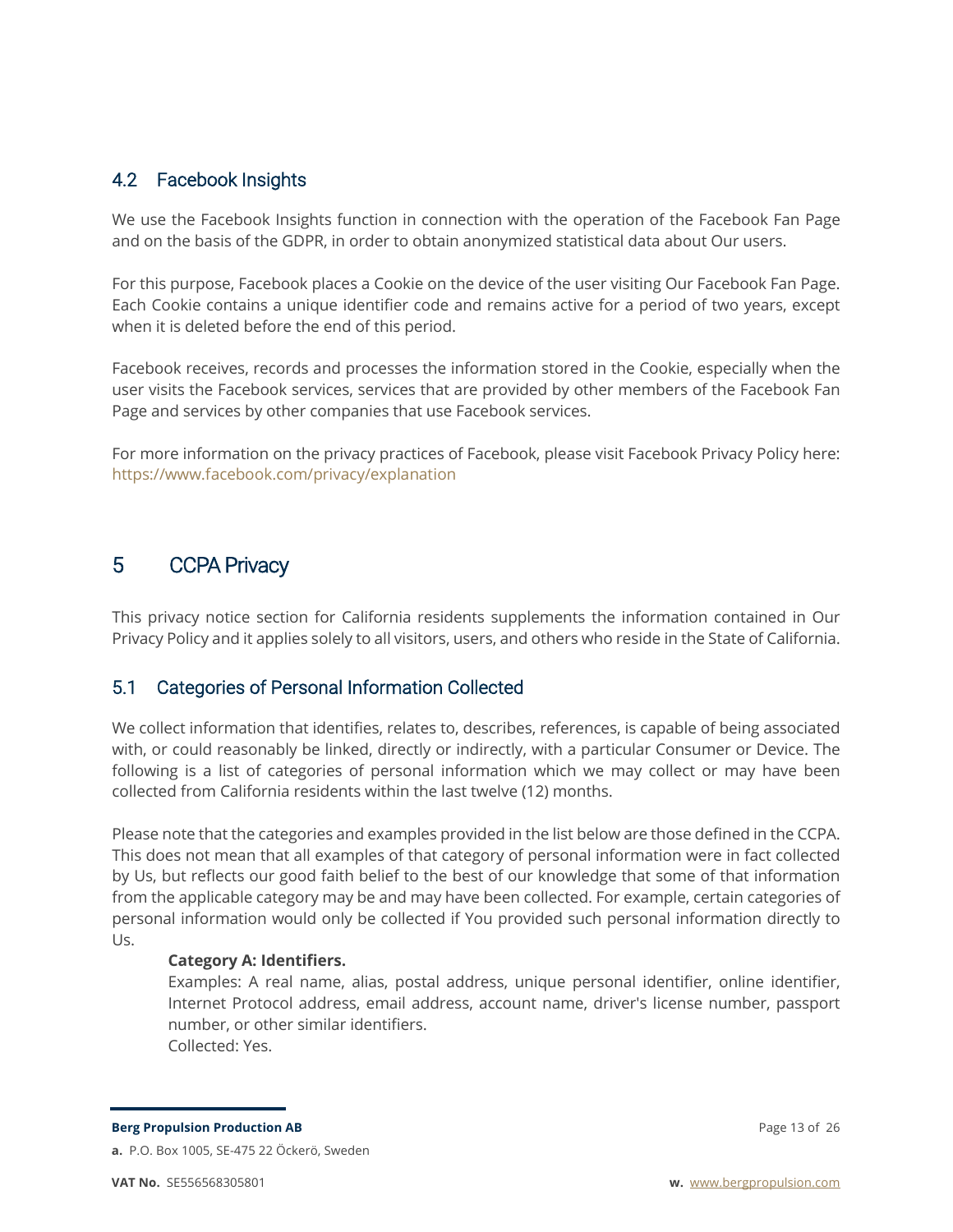#### **Category B: Personal information categories listed in the California Customer Records statute (Cal. Civ. Code § 1798.80(e)).**

Examples: A name, signature, Social Security number, physical characteristics or description, address, telephone number, passport number, driver's license or state identification card number, insurance policy number, education, employment, employment history, bank account number, credit card number, debit card number, or any other financial information, medical information, or health insurance information. Some personal information included in this category may overlap with other categories.

Collected: Yes.

#### **Category C: Protected classification characteristics under California or federal law.**

Examples: Age (40 years or older), race, color, ancestry, national origin, citizenship, religion or creed, marital status, medical condition, physical or mental disability, sex (including gender, gender identity, gender expression, pregnancy or childbirth and related medical conditions), sexual orientation, veteran or military status, genetic information (including familial genetic information).

Collected: No.

#### **Category D: Commercial information.**

Examples: Records and history of products or services purchased or considered. Collected: No.

#### **Category E: Biometric information.**

Examples: Genetic, physiological, behavioral, and biological characteristics, or activity patterns used to extract a template or other identifier or identifying information, such as, fingerprints, faceprints, and voiceprints, iris or retina scans, keystroke, gait, or other physical patterns, and sleep, health, or exercise data.

Collected: No.

#### **Category F: Internet or other similar network activity.**

Examples: Interaction with our Service or advertisement. Collected: Yes.

#### **Category G: Geolocation data.**

Examples: Approximate physical location. Collected: No.

#### **Category H: Sensory data.**

Examples: Audio, electronic, visual, thermal, olfactory, or similar information. Collected: No.

**a.** P.O. Box 1005, SE-475 22 Öckerö, Sweden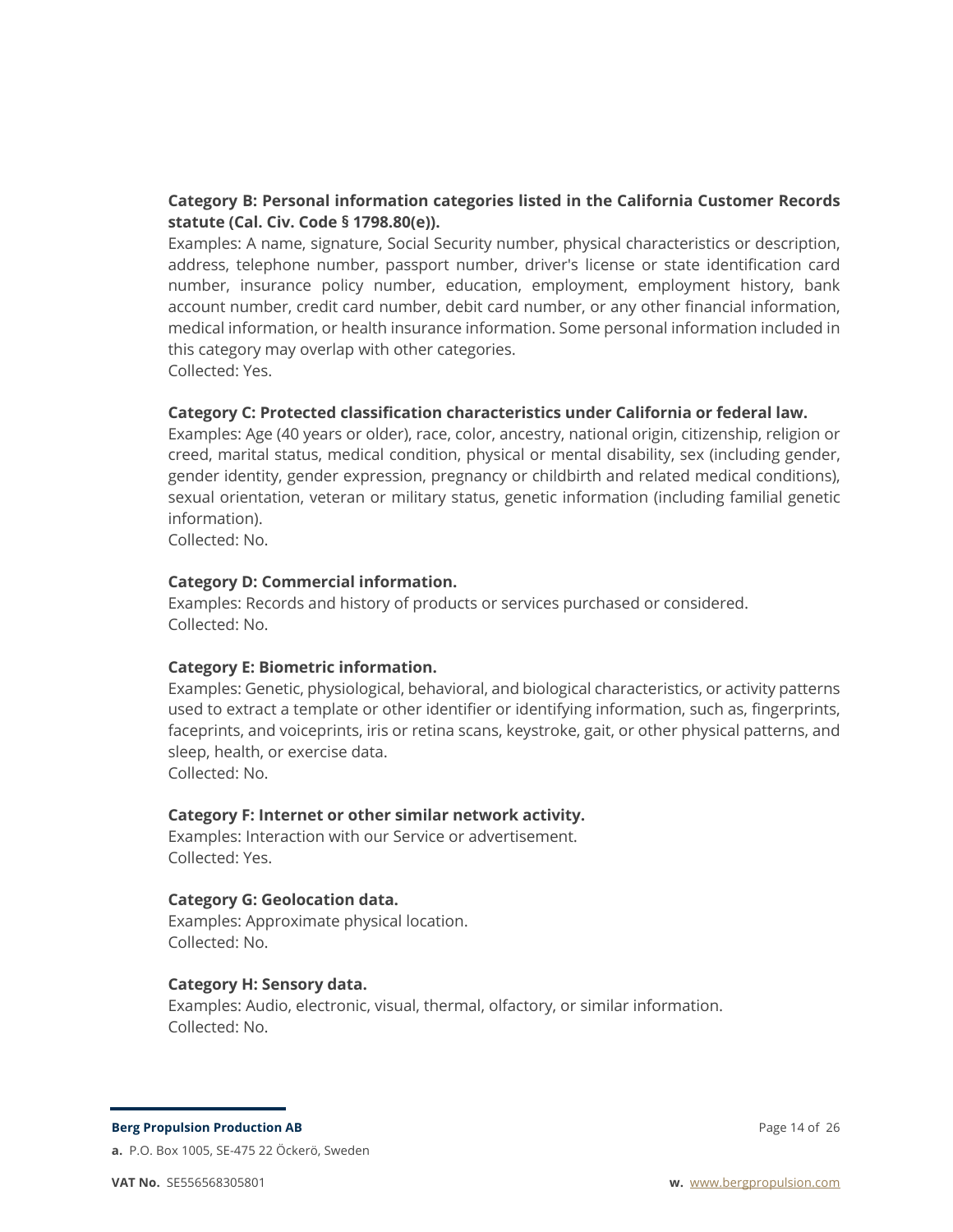#### **Category I: Professional or employment-related information.**

Examples: Current or past job history or performance evaluations. Collected: No.

#### **Category J: Non-public education information (per the Family Educational Rights and Privacy Act (20 U.S.C. Section 1232g, 34 C.F.R. Part 99)).**

Examples: Education records directly related to a student maintained by an educational institution or party acting on its behalf, such as grades, transcripts, class lists, student schedules, student identification codes, student financial information, or student disciplinary records.

Collected: No.

#### **Category K: Inferences drawn from other personal information.**

Examples: Profile reflecting a person's preferences, characteristics, psychological trends, predispositions, behavior, attitudes, intelligence, abilities, and aptitudes. Collected: No.

Under CCPA, personal information does not include:

- Publicly available information from government records
- Deidentified or aggregated consumer information
- Information excluded from the CCPA's scope, such as:
	- § Health or medical information covered by the Health Insurance Portability and Accountability Act of 1996 (HIPAA) and the California Confidentiality of Medical Information Act (CMIA) or clinical trial data
	- Personal Information covered by certain sector-specific privacy laws, including the Fair Credit Reporting Act (FRCA), the Gramm-Leach-Bliley Act (GLBA) or California Financial Information Privacy Act (FIPA), and the Driver's Privacy Protection Act of 1994

## 5.2 Source of Personal Information

We obtain the categories of personal information listed above from the following categories of sources:

- **Directly from You.** For example, from the forms You complete on our Service, preferences You express or provide through our Service.
- **Indirectly from You.** For example, from observing Your activity on our Service.
- **Automatically from You.** For example, through cookies We or our Service Providers set on Your Device as You navigate through our Service.

**Berg Propulsion Production AB**

**a.** P.O. Box 1005, SE-475 22 Öckerö, Sweden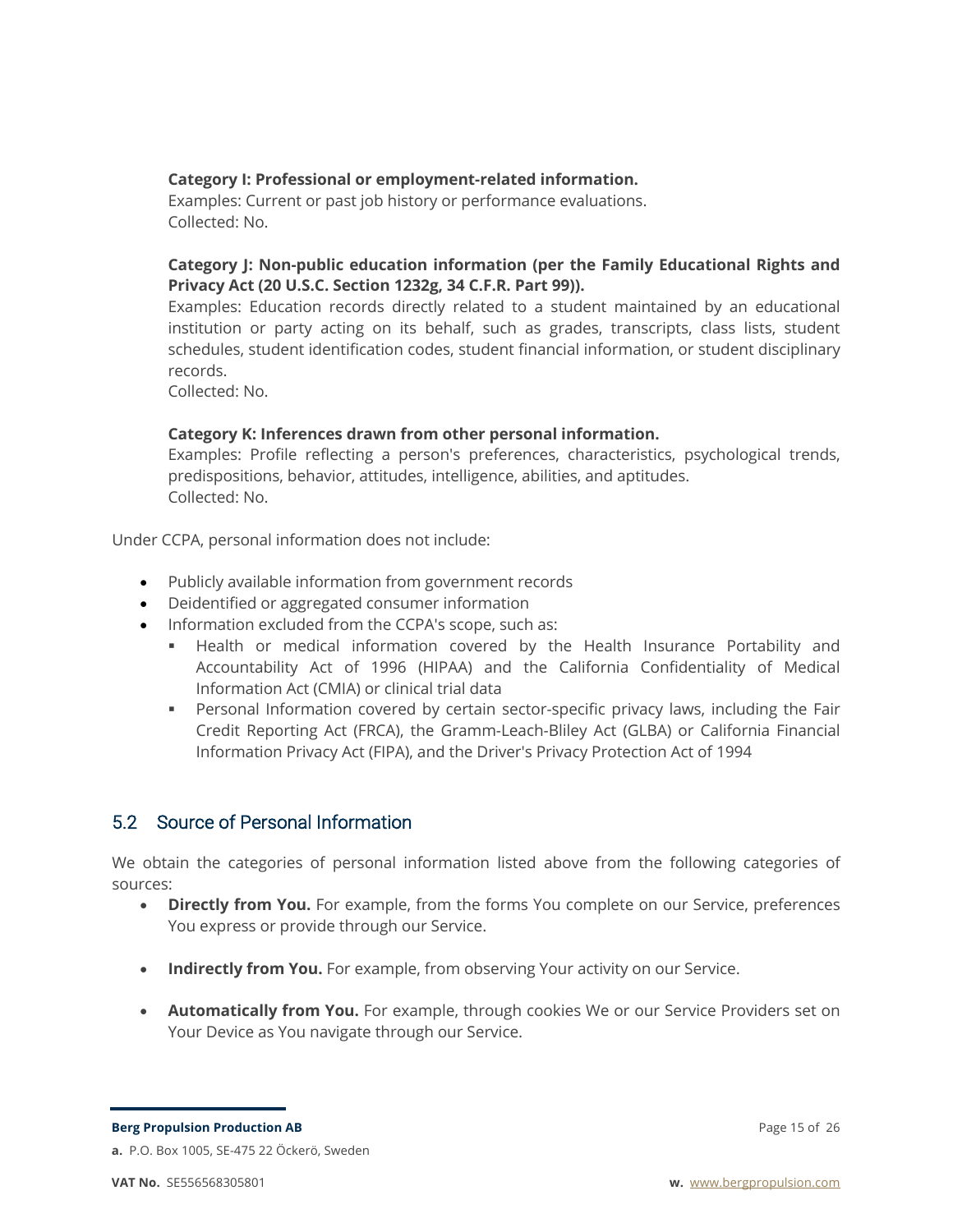• **From Service Providers.** For example, third-party vendors to monitor and analyze the use of our Service, or other third-party vendors that We use to provide the Service to You.

## 5.3 Use of Personal Information for Business Purposes or Commercial Purposes

We may use or disclose personal information We collect for "business purposes" or "commercial purposes" (as defined under the CCPA), which may include the following examples:

- To operate our Service and provide You with our Service.
- To provide You with support and to respond to Your inquiries, including to investigate and address Your concerns and monitor and improve our Service.
- To fulfill or meet the reason You provided the information. For example, if You share Your contact information to ask a question about our Service, We will use that personal information to respond to Your inquiry.
- To respond to law enforcement requests and as required by applicable law, court order, or governmental regulations.
- As described to You when collecting Your personal information or as otherwise set forth in the CCPA.
- For internal administrative and auditing purposes.
- To detect security incidents and protect against malicious, deceptive, fraudulent or illegal activity, including, when necessary, to prosecute those responsible for such activities.

Please note that the examples provided above are illustrative and not intended to be exhaustive. For more details on how we use this information, please refer to the "Use of Your Personal Data" section.

If We decide to collect additional categories of personal information or use the personal information We collected for materially different, unrelated, or incompatible purposes We will update this Privacy Policy.

## 5.4 Disclosure of Personal Information for Business Purposes or Commercial Purposes

We may use or disclose and may have used or disclosed in the last twelve (12) months the following categories of personal information for business or commercial purposes:

**Berg Propulsion Production AB**

**a.** P.O. Box 1005, SE-475 22 Öckerö, Sweden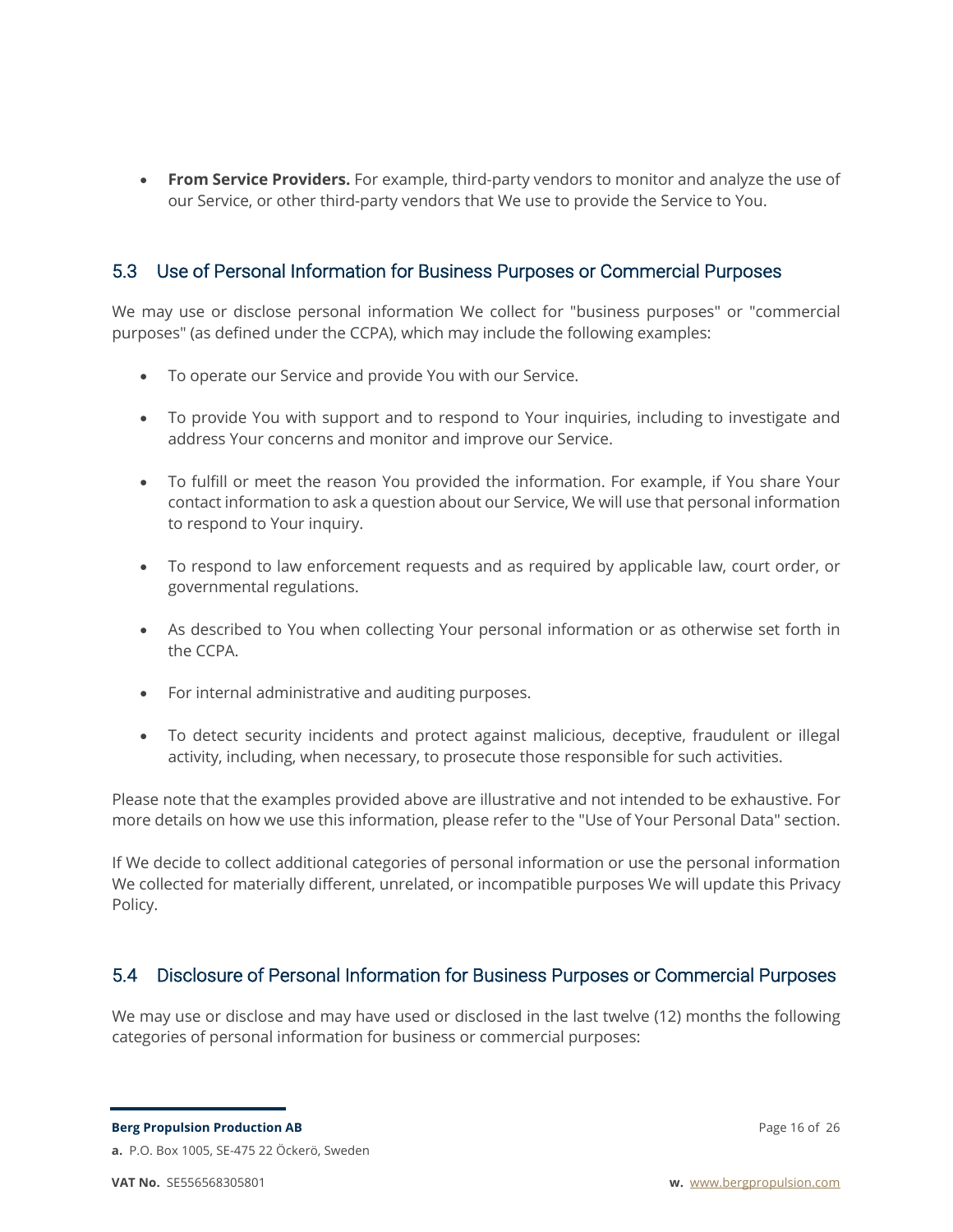Category A: Identifiers Category B: Personal information categories listed in the California Customer Records statute (Cal. Civ. Code § 1798.80(e)) Category F: Internet or other similar network activity

Please note that the categories listed above are those defined in the CCPA. This does not mean that all examples of that category of personal information were in fact disclosed, but reflects our good faith belief to the best of our knowledge that some of that information from the applicable category may be and may have been disclosed.

When We disclose personal information for a business purpose or a commercial purpose, We enter a contract that describes the purpose and requires the recipient to both keep that personal information confidential and not use it for any purpose except performing the contract.

# 5.5 Sale of Personal Information

As defined in the CCPA, "sell" and "sale" mean selling, renting, releasing, disclosing, disseminating, making available, transferring, or otherwise communicating orally, in writing, or by electronic or other means, a consumer's personal information by the business to a third party for valuable consideration. This means that We may have received some kind of benefit in return for sharing personal information, but not necessarily a monetary benefit.

Please note that the categories listed below are those defined in the CCPA. This does not mean that all examples of that category of personal information were in fact sold, but reflects our good faith belief to the best of our knowledge that some of that information from the applicable category may be and may have been shared for value in return.

We may sell and may have sold in the last twelve (12) months the following categories of personal information:

Category A: Identifiers Category B: Personal information categories listed in the California Customer Records statute (Cal. Civ. Code § 1798.80(e)) Category F: Internet or other similar network activity

**Berg Propulsion Production AB a.** P.O. Box 1005, SE-475 22 Öckerö, Sweden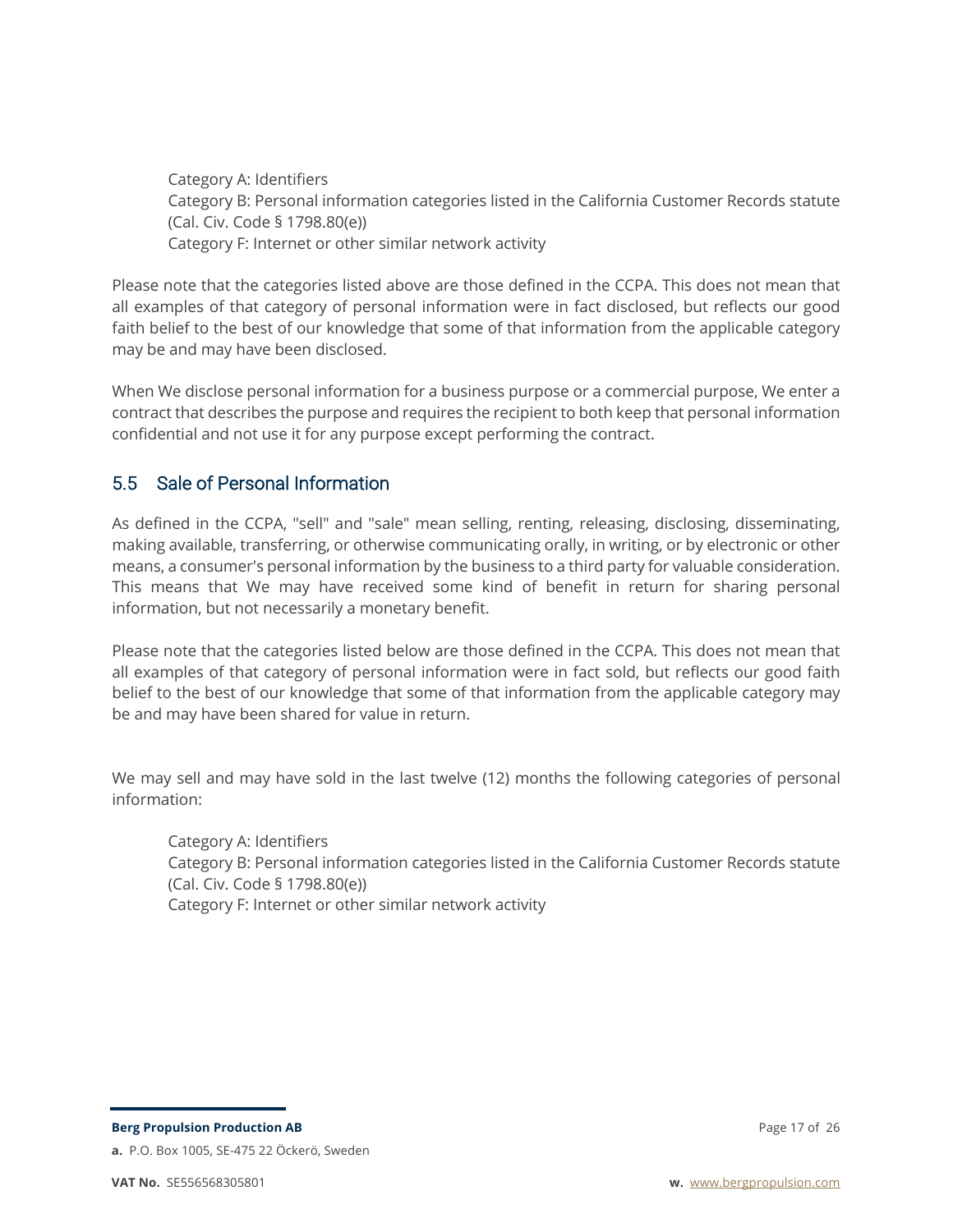# 5.6 Share of Personal Information

We may share Your personal information identified in the above categories with the following categories of third parties:

Service Providers

Our affiliates

Our business partners

Third party vendors to whom You or Your agents authorize Us to disclose Your personal information in connection with products or services We provide to You

# 5.7 Sale of Personal Information of Minors Under 16 Years of Age

We do not knowingly collect personal information from minors under the age of 16 through our Service, although certain third party websites that we link to may do so. These third-party websites have their own terms of use and privacy policies and we encourage parents and legal guardians to monitor their children's Internet usage and instruct their children to never provide information on other websites without their permission.

We do not sell the personal information of Consumers We actually know are less than 16 years of age, unless We receive affirmative authorization (the "right to opt-in") from either the Consumer who is between 13 and 16 years of age, or the parent or guardian of a Consumer less than 13 years of age. Consumers who opt-in to the sale of personal information may opt-out of future sales at any time. To exercise the right to opt-out, You (or Your authorized representative) may submit a request to Us by contacting Us.

If You have reason to believe that a child under the age of 13 (or 16) has provided Us with personal information, please contact Us with sufficient detail to enable Us to delete that information.

# 5.8 Your Rights under the CCPA

The CCPA provides California residents with specific rights regarding their personal information. If You are a resident of California, You have the following rights:

- **The right to notice.** You have the right to be notified which categories of Personal Data are being collected and the purposes for which the Personal Data is being used.
- **The right to request.** Under CCPA, You have the right to request that We disclose information to You about Our collection, use, sale, disclosure for business purposes and share of personal information. Once We receive and confirm Your request, We will disclose to You:

**a.** P.O. Box 1005, SE-475 22 Öckerö, Sweden

**Berg Propulsion Production AB**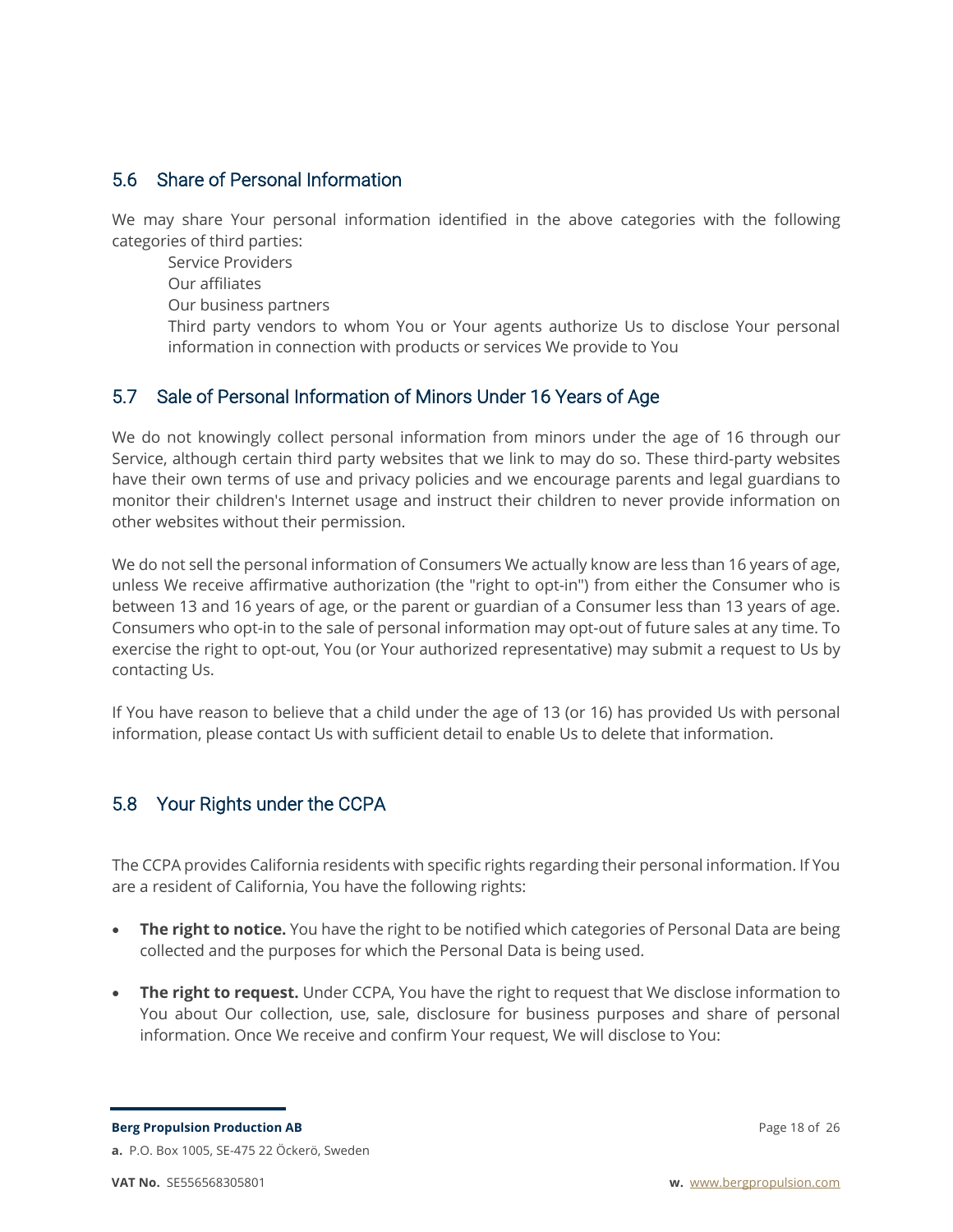- § The categories of personal information We collected about You
- § The categories of sources for the personal information We collected about You
- **Our business or commercial purpose for collecting or selling that personal information**
- § The categories of third parties with whom We share that personal information
- § The specific pieces of personal information We collected about You
- § If we sold Your personal information or disclosed Your personal information for a business purpose, We will disclose to You:
	- o The categories of personal information categories sold
	- o The categories of personal information categories disclosed
- **The right to say no to the sale of Personal Data (opt-out).** You have the right to direct Us to not sell Your personal information. To submit an opt-out request please contact Us.
- **The right to delete Personal Data.** You have the right to request the deletion of Your Personal Data, subject to certain exceptions. Once We receive and confirm Your request, We will delete (and direct Our Service Providers to delete) Your personal information from our records, unless an exception applies. We may deny Your deletion request if retaining the information is necessary for Us or Our Service Providers to:
	- § Complete the transaction for which We collected the personal information, provide a good or service that You requested, take actions reasonably anticipated within the context of our ongoing business relationship with You, or otherwise perform our contract with You.
	- § Detect security incidents, protect against malicious, deceptive, fraudulent, or illegal activity, or prosecute those responsible for such activities.
	- § Debug products to identify and repair errors that impair existing intended functionality.
	- § Exercise free speech, ensure the right of another consumer to exercise their free speech rights, or exercise another right provided for by law.
	- § Comply with the California Electronic Communications Privacy Act (Cal. Penal Code § 1546 et. seq.).
	- § Engage in public or peer-reviewed scientific, historical, or statistical research in the public interest that adheres to all other applicable ethics and privacy laws, when the information's deletion may likely render impossible or seriously impair the research's achievement, if You previously provided informed consent.
	- § Enable solely internal uses that are reasonably aligned with consumer expectations based on Your relationship with Us.
	- **•** Comply with a legal obligation.
	- § Make other internal and lawful uses of that information that are compatible with the context in which You provided it.
- **The right not to be discriminated against.** You have the right not to be discriminated against for exercising any of Your consumer's rights, including by:
	- Denying goods or services to You

**Berg Propulsion Production AB a.** P.O. Box 1005, SE-475 22 Öckerö, Sweden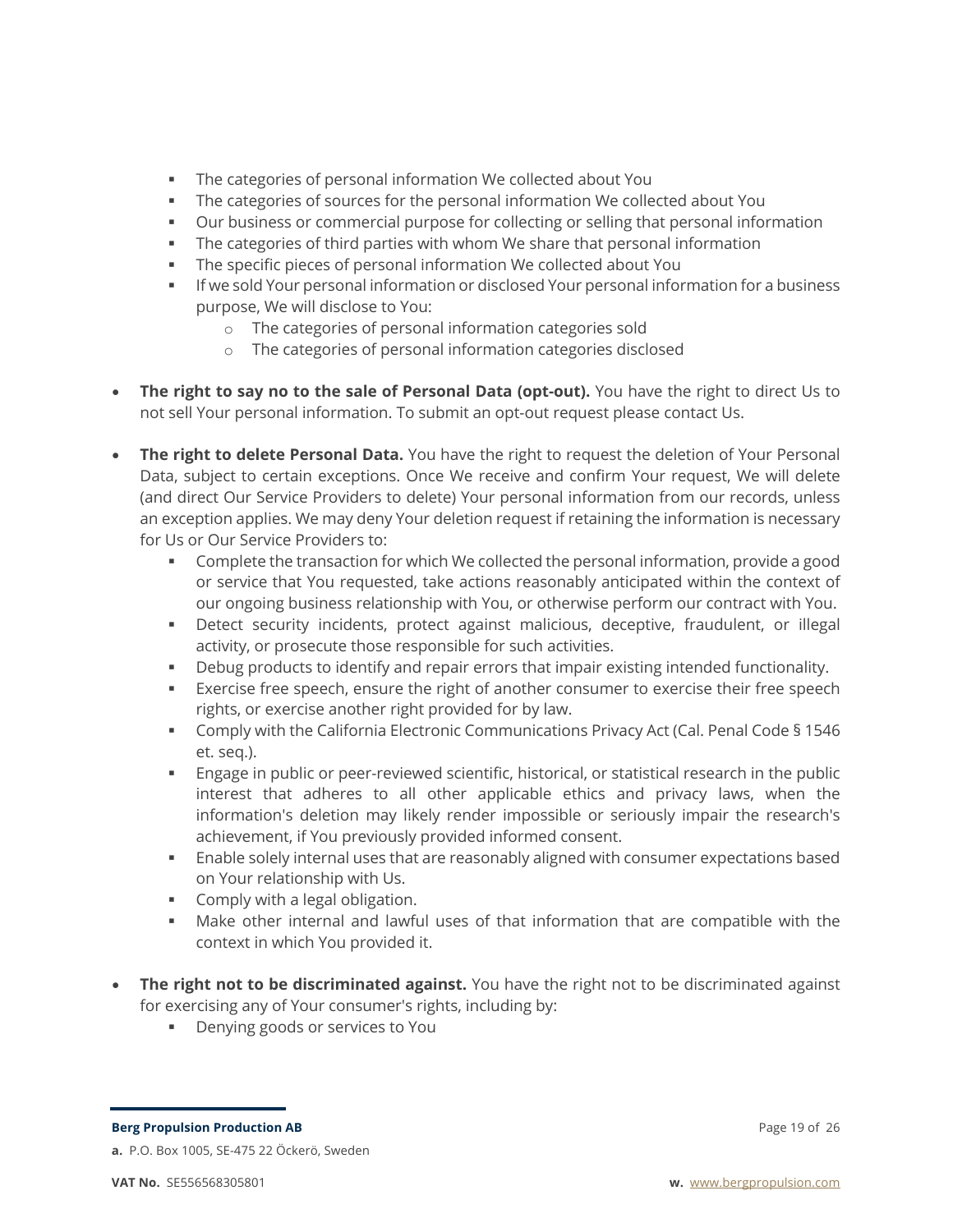- § Charging different prices or rates for goods or services, including the use of discounts or other benefits or imposing penalties
- § Providing a different level or quality of goods or services to You
- § Suggesting that You will receive a different price or rate for goods or services or a different level or quality of goods or services

# 5.9 Exercising Your CCPA Data Protection Rights

In order to exercise any of Your rights under the CCPA, and if You are a California resident, You can contact Us:

By email: info@bergpropulsion.com By visiting this page on our website: https://www.bergpropulsion.com/contact-us/

Only You, or a person registered with the California Secretary of State that You authorize to act on Your behalf, may make a verifiable request related to Your personal information. Your request to Us must:

- Provide sufficient information that allows Us to reasonably verify You are the person about whom We collected personal information or an authorized representative
- Describe Your request with sufficient detail that allows Us to properly understand, evaluate, and respond to it

We cannot respond to Your request or provide You with the required information if we cannot:

- Verify Your identity or authority to make the request
- And confirm that the personal information relates to You

We will disclose and deliver the required information free of charge within 45 days of receiving Your verifiable request. The time period to provide the required information may be extended once by an additional 45 days when reasonably necessary and with prior notice.

Any disclosures We provide will only cover the 12-month period preceding the verifiable request's receipt.

For data portability requests, We will select a format to provide Your personal information that is readily usable and should allow You to transmit the information from one entity to another entity without hindrance.

**Berg Propulsion Production AB a.** P.O. Box 1005, SE-475 22 Öckerö, Sweden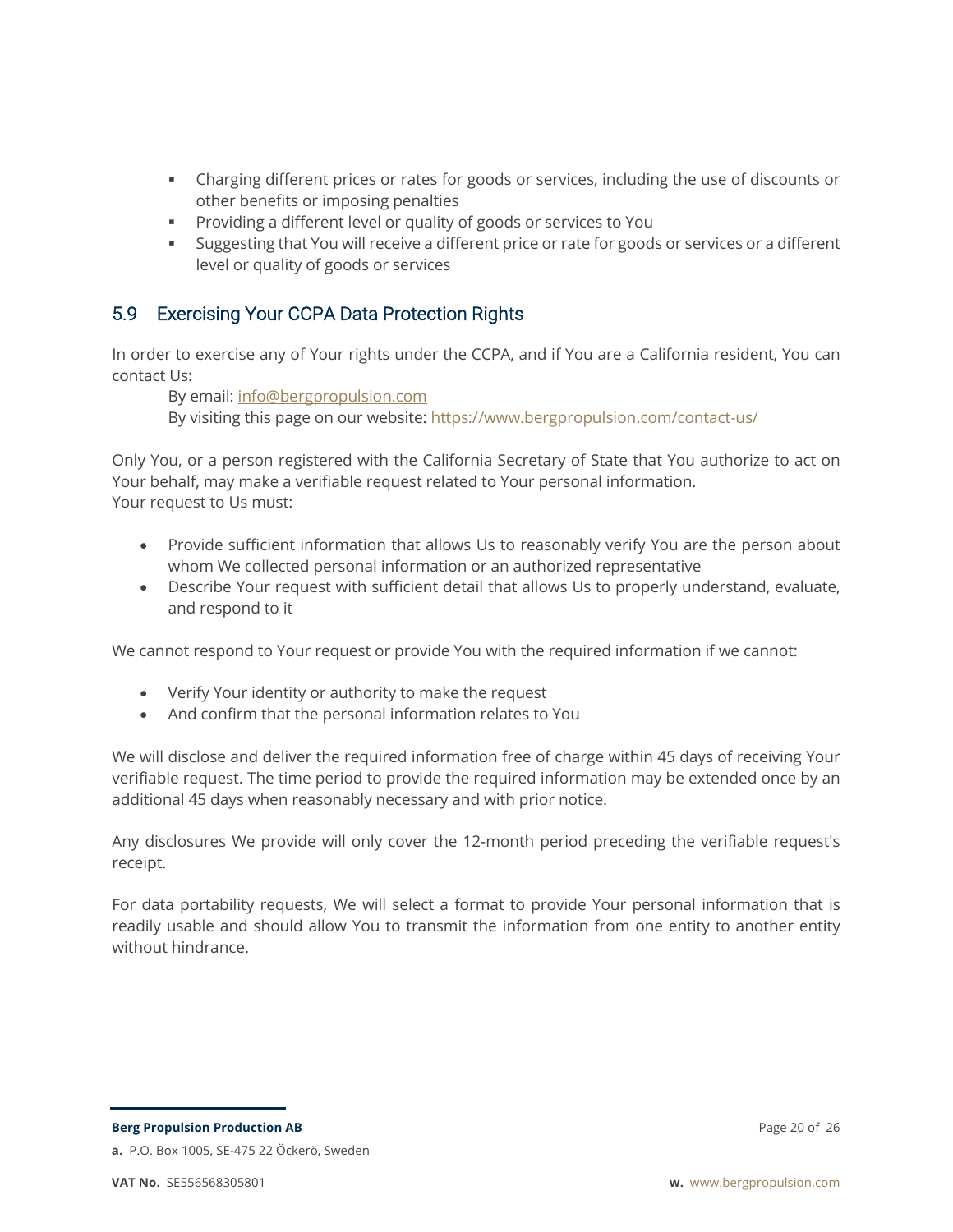## 5.10 Do Not Sell My Personal Information

You have the right to opt-out of the sale of Your personal information. Once We receive and confirm a verifiable consumer request from You, we will stop selling Your personal information. To exercise Your right to opt-out, please contact Us.

The Service Providers we partner with (for example, our analytics or advertising partners) may use technology on the Service that sells personal information as defined by the CCPA law. If you wish to opt out of the use of Your personal information for interest-based advertising purposes and these potential sales as defined under CCPA law, you may do so by following the instructions below.

Please note that any opt out is specific to the browser You use. You may need to opt out on every browser that You use.

#### **Website**

You can opt out of receiving ads that are personalized as served by our Service Providers by following our instructions presented on the Service:

- The NAI's opt-out platform: http://www.networkadvertising.org/choices/
- The EDAA's opt-out platform http://www.youronlinechoices.com/
- The DAA's opt-out platform: http://optout.aboutads.info/?c=2&lang=EN

The opt out will place a cookie on Your computer that is unique to the browser You use to opt out. If you change browsers or delete the cookies saved by your browser, You will need to opt out again. Mobile Devices

Your mobile device may give You the ability to opt out of the use of information about the apps You use in order to serve You ads that are targeted to Your interests:

- "Opt out of Interest-Based Ads" or "Opt out of Ads Personalization" on Android devices
- "Limit Ad Tracking" on iOS devices

You can also stop the collection of location information from Your mobile device by changing the preferences on Your mobile device.

# 6 "Do Not Track" Policy as Required by California Online Privacy Protection Act (CalOPPA)

Our Service does not respond to Do Not Track signals.

**Berg Propulsion Production AB**

**a.** P.O. Box 1005, SE-475 22 Öckerö, Sweden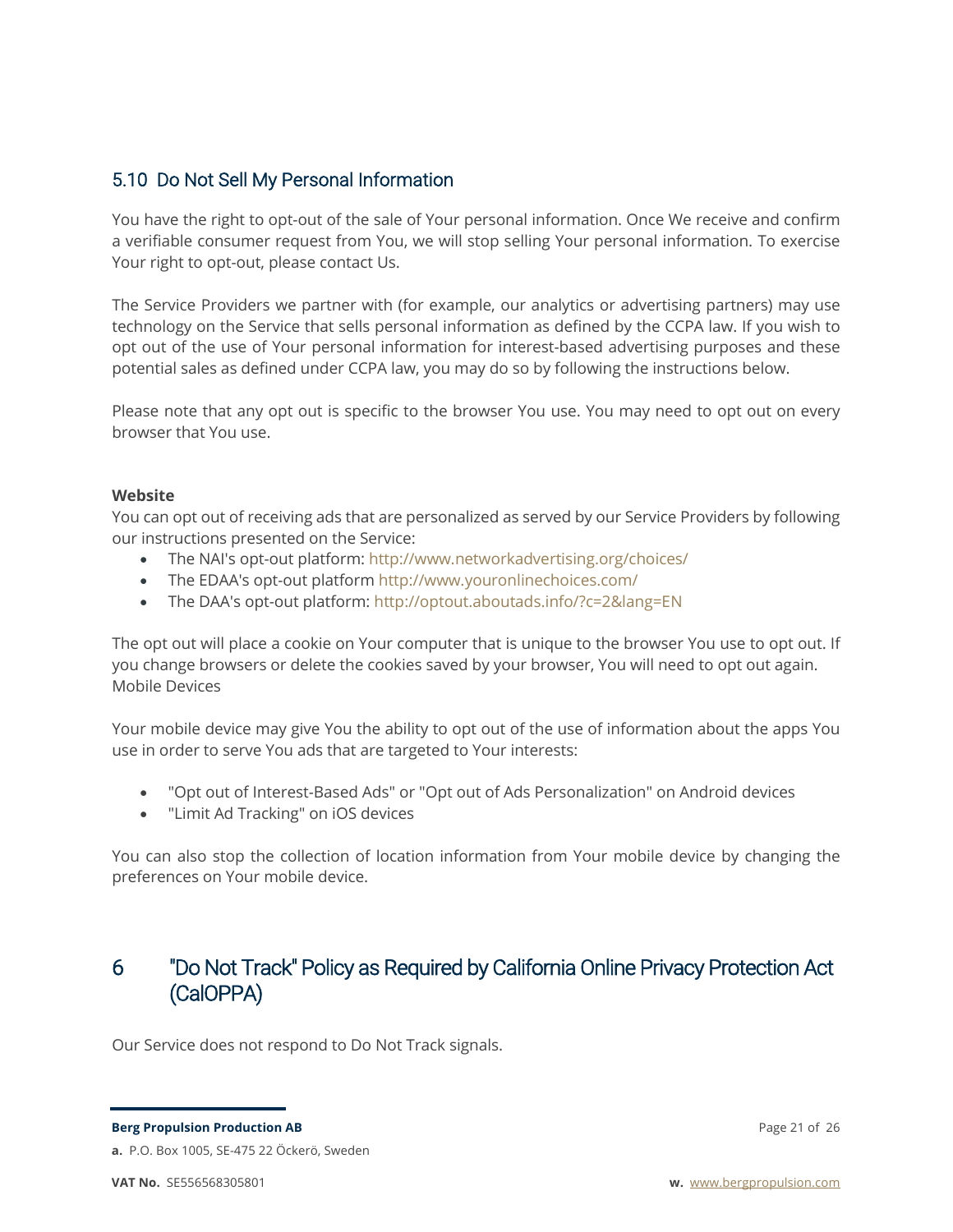However, some third party websites do keep track of Your browsing activities. If You are visiting such websites, You can set Your preferences in Your web browser to inform websites that You do not want to be tracked. You can enable or disable DNT by visiting the preferences or settings page of Your web browser.

# 7 Children's Privacy

Our Service does not address anyone under the age of 13. We do not knowingly collect personally identifiable information from anyone under the age of 13. If You are a parent or guardian and You are aware that Your child has provided Us with Personal Data, please contact Us. If We become aware that We have collected Personal Data from anyone under the age of 13 without verification of parental consent, We take steps to remove that information from Our servers.

If We need to rely on consent as a legal basis for processing Your information and Your country requires consent from a parent, We may require Your parent's consent before We collect and use that information.

# 8 Your California Privacy Rights (California's Shine the Light law)

Under California Civil Code Section 1798 (California's Shine the Light law), California residents with an established business relationship with us can request information once a year about sharing their Personal Data with third parties for the third parties' direct marketing purposes.

If you'd like to request more information under the California Shine the Light law, and if You are a California resident, You can contact Us using the contact information provided below.

# 9 California Privacy Rights for Minor Users (California Business and Professions Code Section 22581)

California Business and Professions Code Section 22581 allows California residents under the age of 18 who are registered users of online sites, services or applications to request and obtain removal of content or information they have publicly posted.

**Berg Propulsion Production AB**

**a.** P.O. Box 1005, SE-475 22 Öckerö, Sweden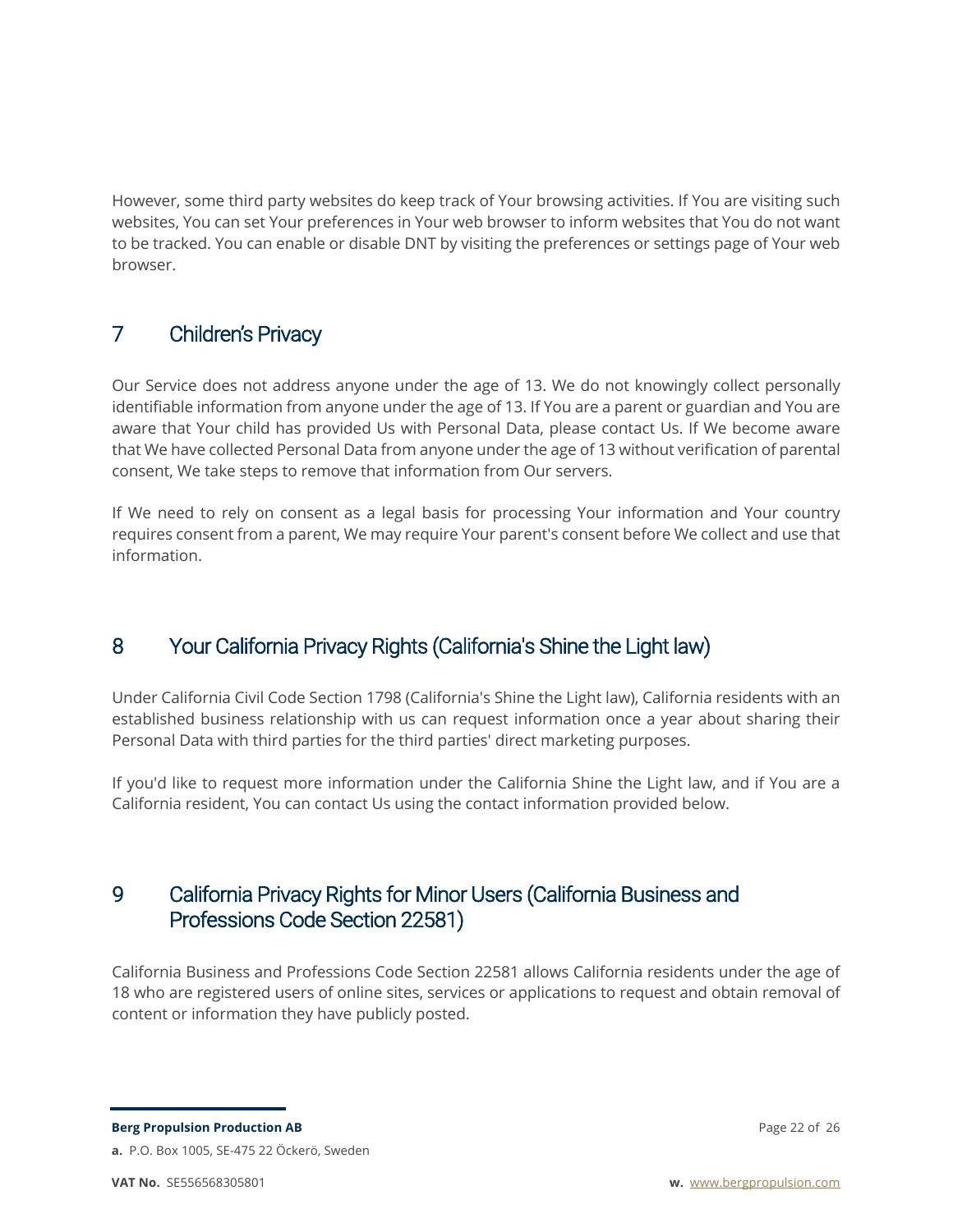To request removal of such data, and if You are a California resident, You can contact Us using the contact information provided below, and include the email address associated with Your account. Be aware that Your request does not guarantee complete or comprehensive removal of content or information posted online and that the law may not permit or require removal in certain circumstances.

# 10 Links to Other Websites

Our Service may contain links to other websites that are not operated by Us. If You click on a third party link, You will be directed to that third party's site. We strongly advise You to review the Privacy Policy of every site You visit.

We have no control over and assume no responsibility for the content, privacy policies or practices of any third party sites or services.

# 11 Changes to this Privacy Policy

We may update Our Privacy Policy from time to time. We will notify You of any changes by posting the new Privacy Policy on this page.

We will let You know via email and/or a prominent notice on Our Service, prior to the change becoming effective and update the "Last updated" date at the top of this Privacy Policy.

You are advised to review this Privacy Policy periodically for any changes. Changes to this Privacy Policy are effective when they are posted on this page.

# 12 Interpretation and Definitions

## 12.1 Interpretation

The words of which the initial letter is capitalized have meanings defined under the following conditions. The following definitions shall have the same meaning regardless of whether they appear in singular or in plural.

## 12.2 Definitions

For the purposes of this Privacy Policy: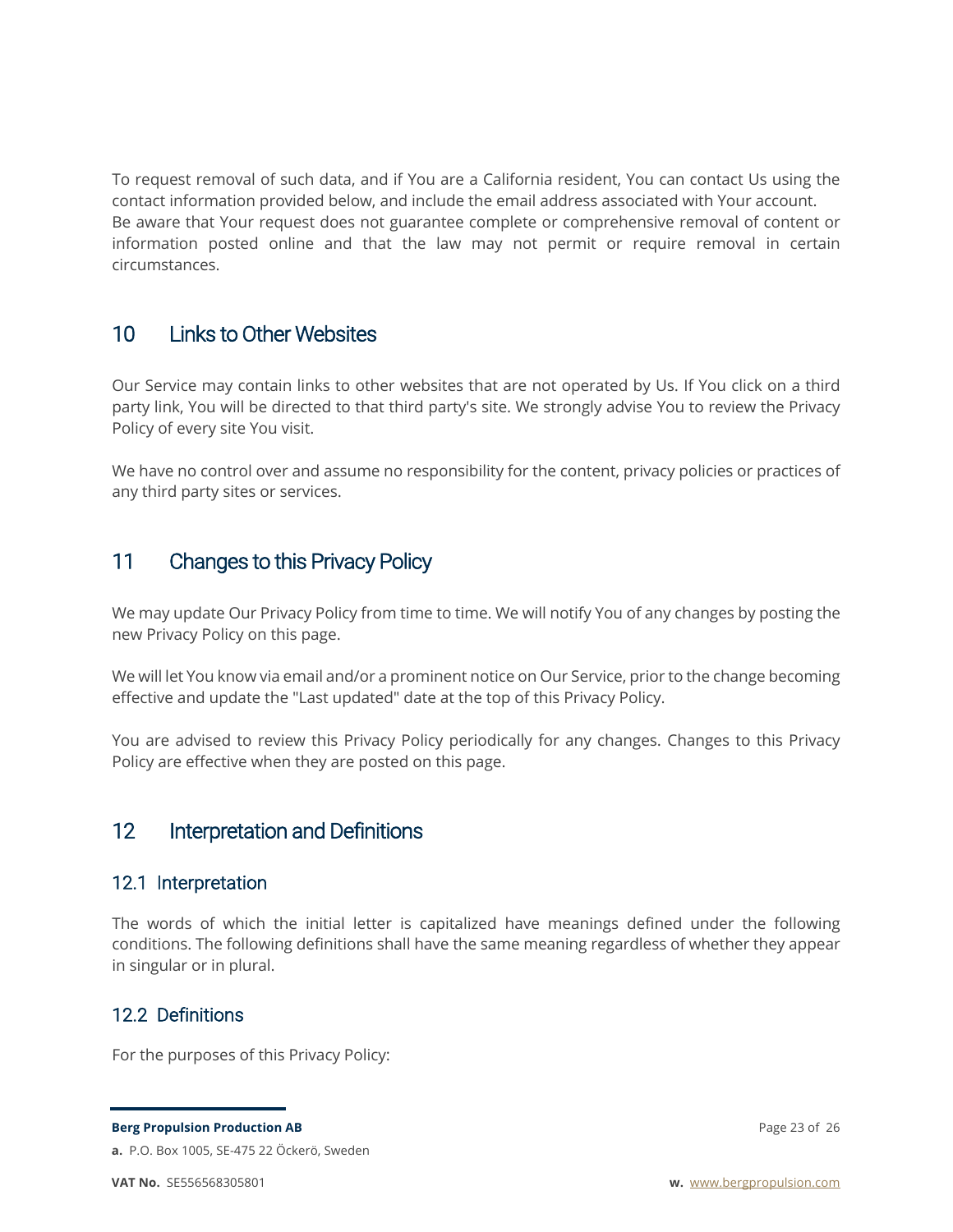**Account** means a unique account created for You to access our Service or parts of our Service.

**Business**, for the purpose of the CCPA (California Consumer Privacy Act), refers to the Company as the legal entity that collects Consumers' personal information and determines the purposes and means of the processing of Consumers' personal information, or on behalf of which such information is collected and that alone, or jointly with others, determines the purposes and means of the processing of consumers' personal information, that does business in the State of California.

**Company** (referred to as either "the Company", "We", "Us" or "Our" in this Agreement) refers to Berg Propulsion, P.O. Box 1005, SE-475 22 Öckerö, Sweden.

For the purpose of the GDPR, the Company is the Data Controller.

**Consumer**, for the purpose of the CCPA (California Consumer Privacy Act), means a natural person who is a California resident. A resident, as defined in the law, includes (1) every individual who is in the USA for other than a temporary or transitory purpose, and (2) every individual who is domiciled in the USA who is outside the USA for a temporary or transitory purpose.

**Cookies** are small files that are placed on Your computer, mobile device or any other device by a website, containing the details of Your browsing history on that website among its many uses.

**Country** refers to: Sweden

**Data Controller**, for the purposes of the GDPR (General Data Protection Regulation), refers to the Company as the legal person which alone or jointly with others determines the purposes and means of the processing of Personal Data.

**Device** means any device that can access the Service such as a computer, a cellphone or a digital tablet.

**Do Not Track** (DNT) is a concept that has been promoted by US regulatory authorities, in particular the U.S. Federal Trade Commission (FTC), for the Internet industry to develop and implement a mechanism for allowing internet users to control the tracking of their online activities across websites.

**Facebook Fan Page** is a public profile named Berg Propulsion specifically created by the Company on the Facebook social network, accessible from https://www.facebook.com/bergpropulsion

Page 24 of 26

**Berg Propulsion Production AB a.** P.O. Box 1005, SE-475 22 Öckerö, Sweden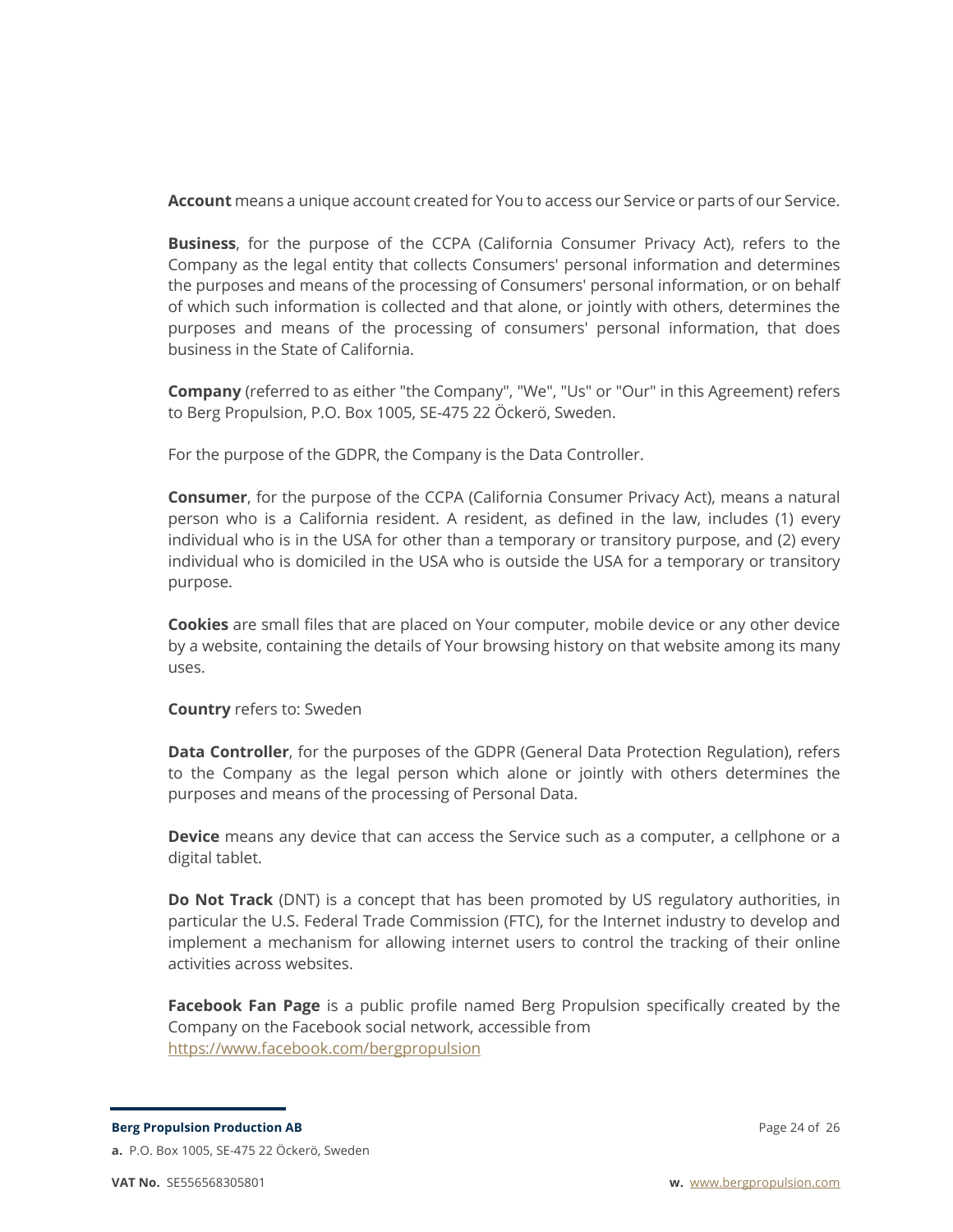**Personal Data** is any information that relates to an identified or identifiable individual. For the purposes of GDPR, Personal Data means any information relating to You such as a name, an identification number, location data, online identifier or to one or more factors specific to the physical, physiological, genetic, mental, economic, cultural or social identity. For the purposes of the CCPA, Personal Data means any information that identifies, relates to, describes or is capable of being associated with, or could reasonably be linked, directly or indirectly, with You.

**Sale**, for the purpose of the CCPA (California Consumer Privacy Act), means selling, renting, releasing, disclosing, disseminating, making available, transferring, or otherwise communicating orally, in writing, or by electronic or other means, a Consumer's personal information to another business or a third party for monetary or other valuable consideration.

**Service** refers to the Website.

**Service Provider** means any natural or legal person who processes the data on behalf of the Company. It refers to third-party companies or individuals employed by the Company to facilitate the Service, to provide the Service on behalf of the Company, to perform services related to the Service or to assist the Company in analyzing how the Service is used. For the purpose of the GDPR, Service Providers are considered Data Processors.

**Third-party Social Media Service** refers to any website or any social network website through which a User can log in or create an account to use the Service.

**Usage Data** refers to data collected automatically, either generated by the use of the Service or from the Service infrastructure itself (for example, the duration of a page visit).

**Website** refers to Berg Propulsion, accessible from https://www.bergpropulsion.com

**You** means the individual accessing or using the Service, or the company, or other legal entity on behalf of which such individual is accessing or using the Service, as applicable. Under GDPR (General Data Protection Regulation), You can be referred to as the Data Subject or as the User as you are the individual using the Service.

**Berg Propulsion Production AB a.** P.O. Box 1005, SE-475 22 Öckerö, Sweden